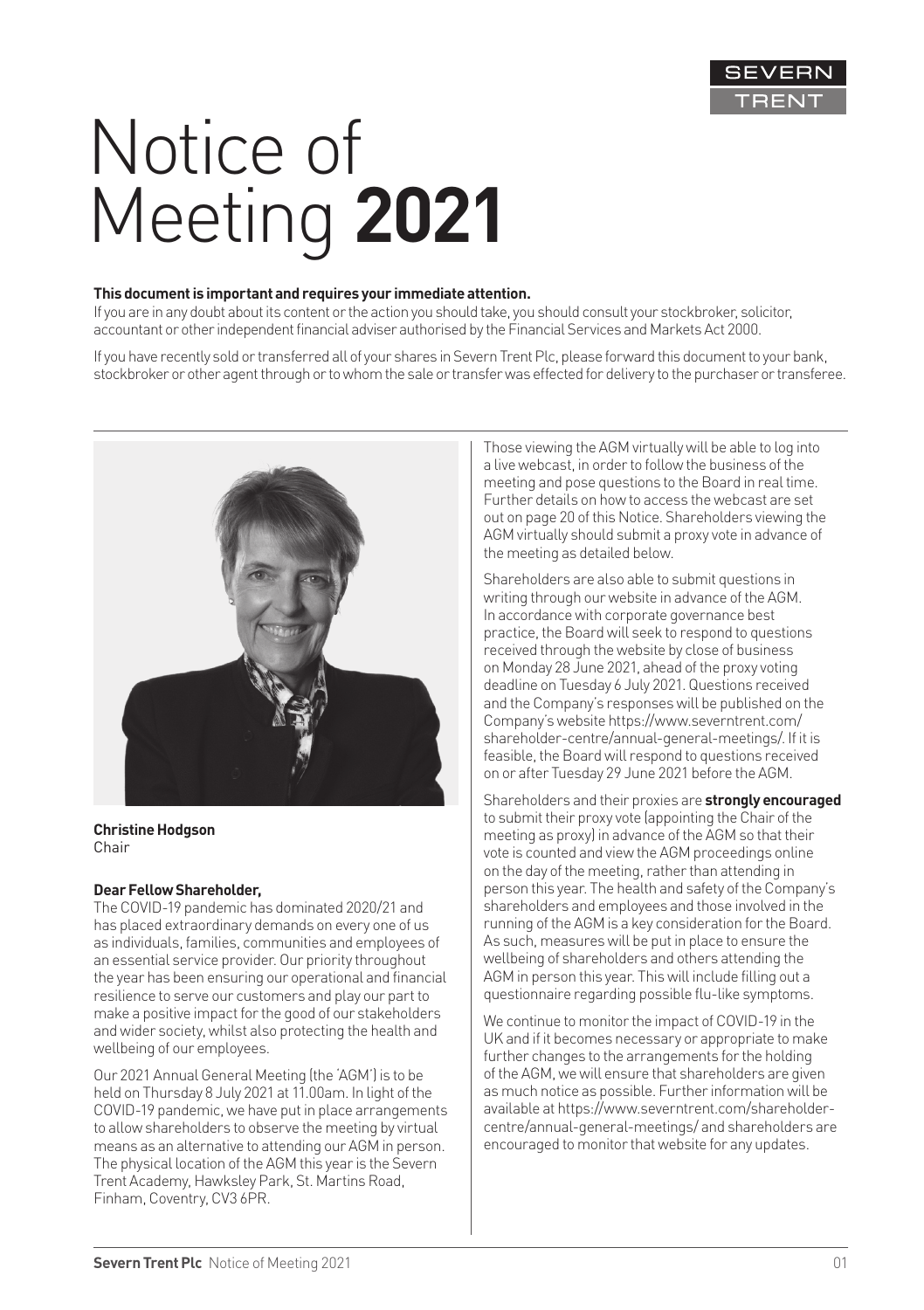# Notice of Meeting 2021

#### **Board Changes**

As set out in the Notice of Meeting, all the Directors, with the exception of Dominique Reiniche, who will retire from the Board on Thursday 8 July 2021, will retire at this year's Annual General Meeting and submit themselves for reappointment by shareholders.

All of the current Directors were subject to a formal and rigorous performance evaluation, further details of which can be found on pages 98 and 99 of the Annual Report and Accounts. The Board considers that each of the Directors is discharging their responsibilities effectively and continues to make a strong contribution to the work of the Board. Each Director brings valuable skills and experience to the Board and its Committees as detailed in the biographies on pages 86 to 87 and in the skills matrix on page 97 of the 2021 Annual Report.

#### **Final Dividend for Year Ended 31 March 2021**

As announced on 18 May 2021, our resilient financial position was a factor in our decision to declare a final dividend in line with our AMP7 dividend policy of growth of at least CPIH per annum. The Board considered carefully the unprecedented circumstances in relation to this year's dividend and took into consideration the Group's prospects and financial position; stakeholder interests including customers, shareholders, employees and our communities; and the Board's decision not to use any of the Government's business support measures. Recognising the critical role that dividends play in providing necessary income for pensioners and savers, and the significant number of employee and former employee investors, the Board determined that based on the strong performance in 2020/21 and the underlying financial position of the Company it remains appropriate to recommend to shareholders that a final dividend for year ended 2020/21 be paid.

Please note that Severn Trent Plc operates a Dividend Reinvestment Plan (the 'Plan'), which gives shareholders the option of using their dividend payments to buy more shares in the Company at favourable commission rates. If you would like to participate in this Plan please contact the Equiniti helpline on 0371 384 2967 for an application form. To participate for the July 2021 final dividend a completed application form must be received by Equiniti by 5.00pm on 25 June 2021.

#### **Directors' Remuneration Policy**

A new Directors' Remuneration Policy is being proposed for approval at this year's AGM. The Remuneration Committee reviewed the existing Directors' Remuneration Policy with the objective of continuing our focus on managing strong long-term sustainable finance and operational performance and embedding our commitments and ambitions around sustainability within both our short-term and long-term reward framework. The Committee's review of the Policy concluded that the current remuneration framework, which had overwhelming support from stakeholders, remains appropriate because it has supported the delivery of the Company's strategy and driven high levels of Company performance over the last three years. On that basis the Committee has developed a new policy which continues to operate in a similar matter however introduces a second LTIP performance measure related to sustainability and introduces a Post-Employment Shareholding Requirement.

If approved, this new Policy will come into effect from the date of the AGM for a period of up to three years.

Further information is available in the Directors' Remuneration Report, on pages 120 to 153 of the Annual Report and Accounts.

#### **Replacement Long Term Incentive Plan 2021**

The Company's current Long Term Incentive Plan was approved by shareholders in 2014 and so would require replacement within the life of the Directors' Remuneration Policy being proposed to shareholders at the Company's 2021 AGM. The Board therefore considers it appropriate to seek shareholder approval for a replacement Long Term Incentive Plan at the same time as the revised Policy.

The terms of the proposed replacement 2021 Long Term Incentive Plan (the 'LTIP') are summarised in Appendix 1 of this Notice of Meeting on pages 14 to 16.

#### **Climate Change Action Plan**

Demonstrating the Company's commitment to shareholders earlier this year, the Board announced on 24 March 2021 its intention to put its long-term approach to climate change before shareholders, and seek a non-binding advisory vote on our plans to achieve them, at its AGM this year. The Company intends to seek a nonbinding advisory vote every three years on any material changes made or proposed to the plan. The plan sets out the Company's climate strategy to reduce emissions within its operations and through its supply chain.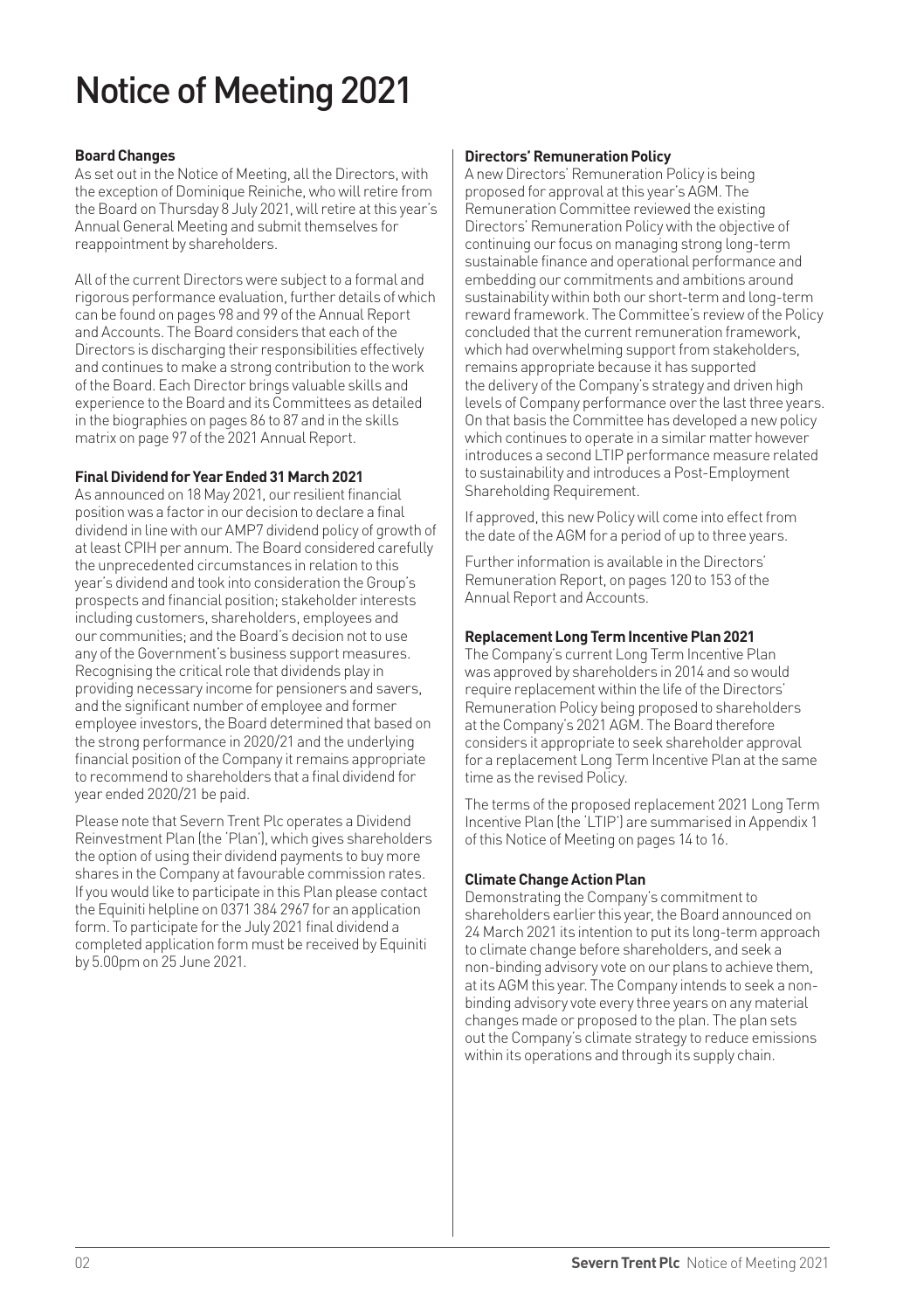#### **Recommendation and Voting**

The Board considers that all of the proposals set out in the Notice of Meeting are likely to promote the success of the Company and are in the best interests of the Company and its shareholders as a whole. The Directors unanimously recommend that you vote in favour of the Resolutions as they intend to do in respect of their own beneficial holdings which amount in aggregate to 309,164 Ordinary Shares representing approximately 0.129% of the issued Ordinary Share capital of the Company (excluding Treasury Shares) as at 18 May 2021, being the latest practicable date prior to publication of this document. Resolutions 1 to 22 at the meeting will be decided on by poll to ensure the views of shareholders are accurately reflected and in accordance with current recommended best practice.

The following pages contain the Notice of Meeting of the 2021 Annual General Meeting (the 'AGM') of Severn Trent Plc (the 'Company'), setting out the business that will be proposed at the AGM and the procedures for your participation and voting.

Yours faithfully,

#### **Christine Hodgson**  Chair

18 May 2021

# Notice of Annual General Meeting

and explanatory notes

NOTICE IS HEREBY GIVEN that the 32nd Annual General Meeting (the 'Meeting') of Severn Trent Plc (the 'Company') to transact the following business will be held at Severn Trent Academy, Hawksley Park, St. Martins Road, Finham, Coventry, CV3 6PR on Thursday 8 July 2021 at 11.00am.

#### **Resolutions**

The Resolutions numbered 1 to 18 are proposed as Ordinary Resolutions, which must each receive more than 50% of the votes cast in order to be passed. Resolution 5 is proposed as a non-binding advisory Ordinary Resolution.

Resolutions numbered 19 to 22 are proposed as Special Resolutions, which must each receive at least 75% of the votes cast in order to be passed.

The Resolutions to be proposed to the Meeting appear in bold text below with explanatory notes for each Resolution underneath.

#### **Report and Accounts**

#### 1. To receive the accounts and the reports of the Directors and the Auditor for the year ended 31 March 2021.

Severn Trent is required by the Companies Act 2006 (the '2006 Act') to present to the Meeting, the Reports of the Directors and Auditors and the audited accounts of the Company for each financial year (in this case for the year ended 31 March 2021) (the '2021 Annual Report'). The 2021 Annual Report is available at www.severntrent.com.

#### **Remuneration Report**

2. To approve the Directors' Remuneration Report, other than the part containing the Directors' Remuneration Policy, in the form set out in the Company's Annual Report and Accounts for the year ended 31 March 2021.

The 2006 Act requires quoted companies to present to their shareholders for approval a Directors' remuneration report. The Directors' Remuneration Report is set out in full in the 2021 Annual Report on pages 120 to 153 and gives details of the remuneration of the Directors for the year ended 31 March 2021.

The shareholder vote is advisory and therefore does not directly affect the remuneration paid to any Director. The Company's Auditor, Deloitte LLP, has audited those parts of the Directors' Remuneration Report that are required to be audited and their report is issued in the 2021 Annual Report.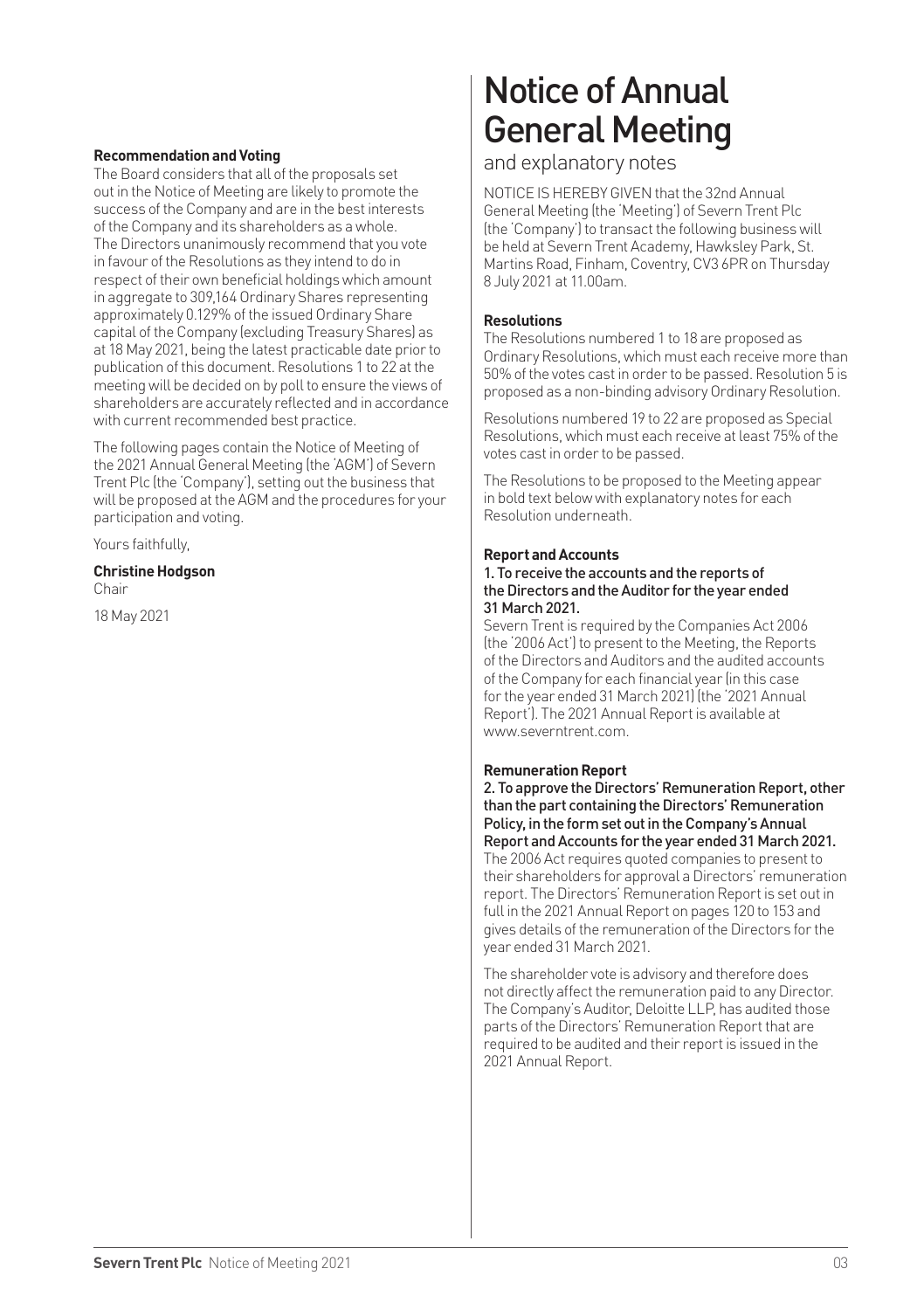and explanatory notes

#### **Remuneration Policy**

3. To approve the Directors' Remuneration Policy in the form set out in the Company's Annual Report and Accounts for the year ended 31 March 2021.

This year, the Company is required to ask shareholders to vote on a new Directors' Remuneration Policy (the 'Policy'), setting out the Company's policy on remuneration and potential payments to Directors going forward. The new Policy has been developed by the Remuneration Committee to support the Company's objectives of continuing our focus on managing strong long-term sustainable finance and operational performance and embedding our commitments and ambitions around sustainability within both our shortterm and long-term reward framework. The Directors' Remuneration Policy is set out in full in the 2021 Annual Report on pages 145 to 153.

The Policy must be approved by shareholders (by means of separate resolution) at least once every three years. The current Policy was approved by shareholders at the AGM in 2018 and is therefore due for renewal. As noted in the Policy, the Directors' Remuneration Policy will commence on Thursday 8 July 2021. Payments will continue to be made to Directors and former Directors in line with existing contractual arrangements until this date.

Once the Policy is approved, all payments by the Company to the Directors and any former Directors must be made in accordance with the new Policy and the Policy is valid for up to three years. If the Company wishes to change the Policy, it will need to be put the revised Policy to a shareholder vote again before it can implement the proposed change.

#### **Replacement Long Term Incentive Plan 2021** 4. To approve a replacement Long Term Incentive Plan 2021 in the manner set out in Appendix 1 to this Notice, effective from the date of the AGM.

The Company's current Long Term Incentive Plan was approved by shareholders in 2014 and so would require replacement within the life of the Directors' Remuneration Policy being proposed to shareholders at the Company's 2021 AGM. The Board therefore considers it appropriate to seek shareholder approval for a replacement Long Term Incentive Plan at the same time as the revised Policy.

The terms of the proposed replacement 2021 Long Term Incentive Plan (the 'LTIP') are summarised in Appendix 1 of this Notice of Meeting on pages 14 to 16.

#### **Climate Change Action Plan** 5. To consider and, if thought fit, approve the Company's Climate Change Action Plan.

Resolution 5 is a non-binding advisory vote to approve the Climate Change Action Plan. The Board announced on 24 March 2021 its intention to put its long-term approach to climate change before shareholders. The Climate Change Action Plan sets out the Company's climate strategy to reduce emissions within its operations and through its value chain.

#### **Dividend**

#### 6. To declare a final ordinary dividend in respect of the year ended 31 March 2021 of 60.95 pence for each Ordinary Share of 97<sup>17</sup>/<sub>19</sub> pence.

A final ordinary dividend of 60.95 pence per share has been recommended by the Directors for payment to ordinary shareholders who are on the register of members of the Company at 6.30pm on 28 May 2021. A final dividend can only be declared by the shareholders at a General Meeting but must not exceed the amount recommended by the Directors. If so declared, the date of payment of the final ordinary dividend will be 16 July 2021.

#### **Reappointment of Directors**

The UK Corporate Governance Code 2018 (the '2018 Code') recommends that all Directors of premium listed companies should be subject to annual reappointment by shareholders. The Directors standing for appointment and reappointment in light of this provision are listed in Resolutions 7 to 14.

Following an external evaluation, the Chair and Nominations Committee confirms that each Director standing for reappointment continues to make a valuable contribution to the Board's deliberations and continues to demonstrate commitment to the Board. The Board has considered whether each of the Independent Non-Executive Directors is free from any relationship that could materially interfere with the exercise of his or her judgment and has concluded that each continues to be independent.

The Board supports and recommends all of the proposed appointments and reappointments. Dominique Reiniche will retire from the Board with effect from the conclusion of the Meeting.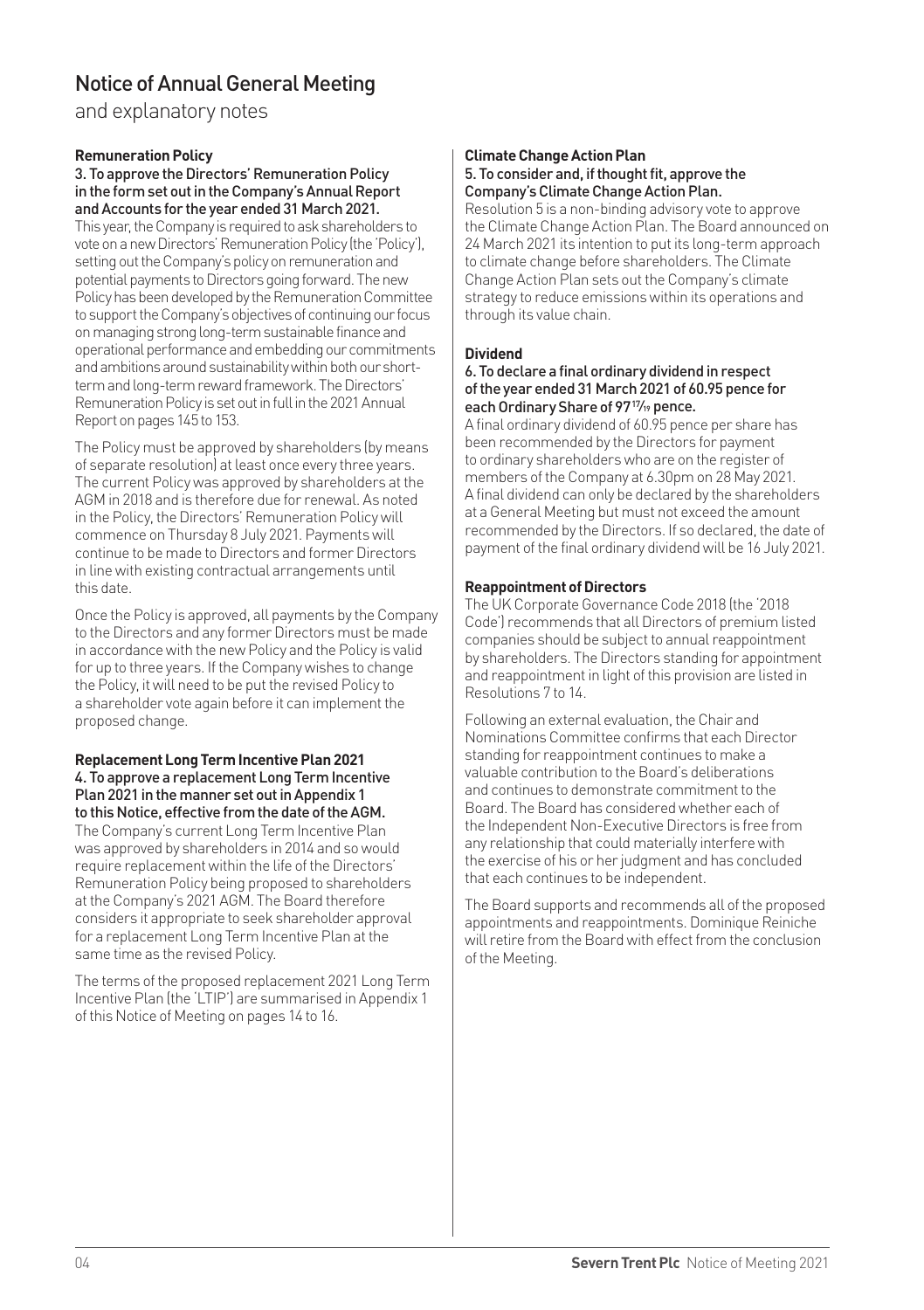#### **Directors offering themselves for appointment/reappointment**

The effectiveness of the Board is reviewed at least annually and conducted according to the guidance set out in the 2018 Code and FRC Guidance on Board Effectiveness. The 2020/21 evaluation was externally conducted by Independent Board Evaluation and its Committees, in line with the requirements of the 2018 Code, with the support of the Chair and the Company Secretary. The review concluded that the Board and its Committees operate very effectively and it was evident that the Board places a strong emphasis on ensuring that it considered the views of stakeholders in its discussions and decision making. You can read more about the process and outcomes of the Board Effectiveness evaluation on pages 98 to 99 of the 2021 Annual Report.

Following completion of the evaluation process, the Board considered the report's findings. In doing so, the Board considers that each Director continues to be fully effective and their individual contribution continues to be important for Severn Trent's longterm sustainable success.

As part of the evaluation, full consideration was given to the number of external positions held by the Non-Executive Directors. Directors' other appointments were reviewed, including the time commitment required for each, as part of the evaluation exercise. As a result of this review, the Nominations Committee did not identify any instances of overboarding and confirms that all individual Directors have sufficient time to commit to their appointment as a Director of Severn Trent Plc. The full list of external appointments held by our Directors can be found on pages 86 to 87. All of our Non-Executive Directors are considered to be independent.

| <b>Director</b>     | Number of Listed Company Appointments as<br><b>Chairman (including Severn Trent Plc)</b> | Number of other Listed Company Appointments as<br>Non-Executive Director (including Severn Trent Plc) |
|---------------------|------------------------------------------------------------------------------------------|-------------------------------------------------------------------------------------------------------|
| Kevin Beeston       |                                                                                          |                                                                                                       |
| James Bowling       |                                                                                          |                                                                                                       |
| John Coghlan        |                                                                                          |                                                                                                       |
| Liv Garfield        |                                                                                          |                                                                                                       |
| Christine Hodgson   |                                                                                          |                                                                                                       |
| Sharmila Nebhrajani |                                                                                          |                                                                                                       |
| Philip Remnant      |                                                                                          |                                                                                                       |
| Dame Angela Strank  |                                                                                          |                                                                                                       |



**Kevin Beeston**  Senior Independent Non-Executive **Director** Resolution: 7



**James Bowling**  Chief Financial Officer Resolution: 8



**John Coghlan**  Independent Non-Executive Director Resolution: 9



**Olivia Garfield**  Chief Executive Resolution: 10



**Christine Hodgson Chair** Resolution: 11



**Sharmila Nebhrajani**  Independent Non-Executive Director Resolution: 12



**Philip Remnant**  Independent Non-Executive Director Resolution: 13



**Dame Angela Strank**  Independent Non-Executive Director Resolution: 14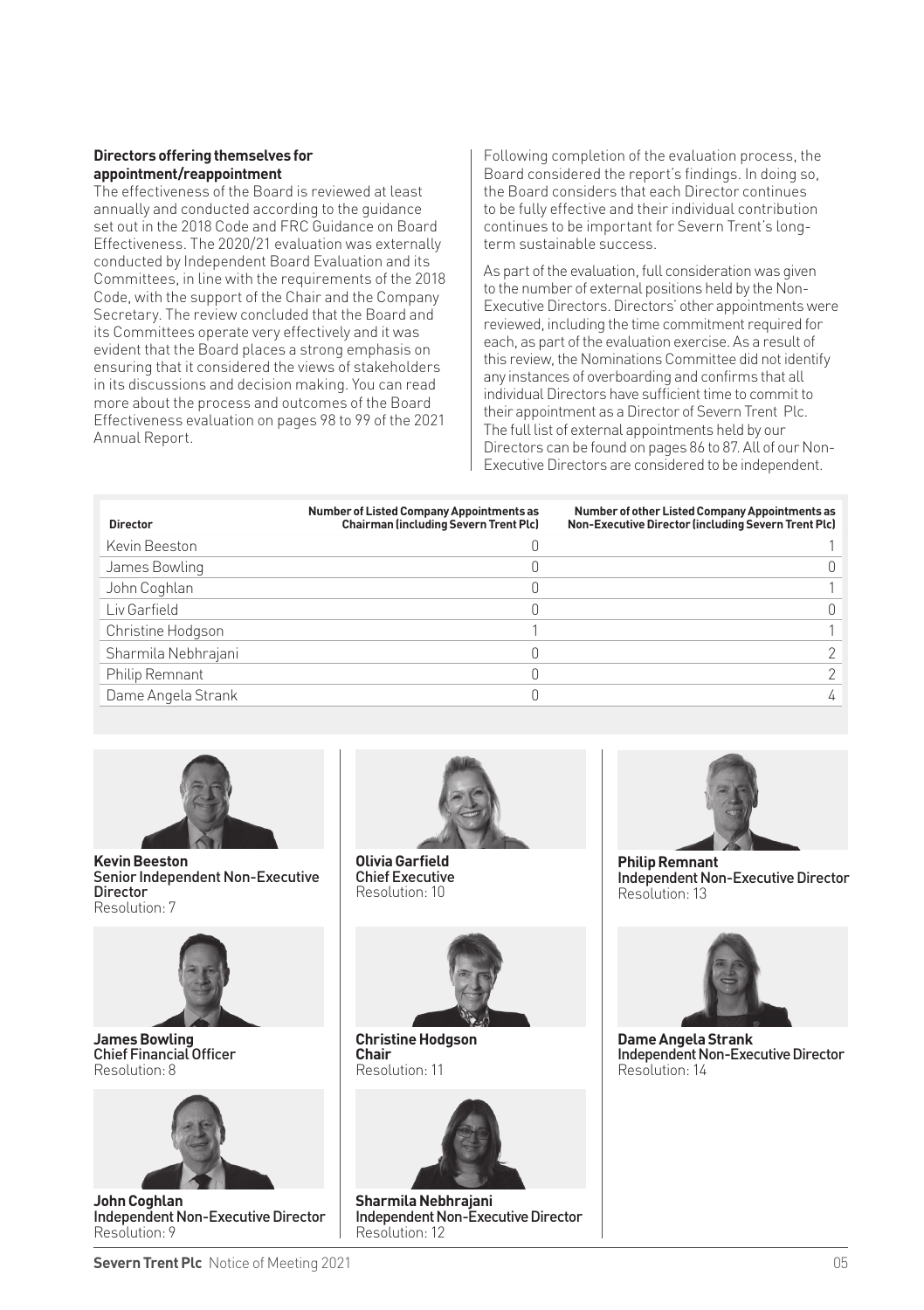and explanatory notes

#### **Skills Matrix**

Biographical details of the Directors can be found on pages 86 to 87 of this document along with the specific reasons why each Director's contribution is, and continues to be, important to the Company's long-term sustainable success.

The matrix below details some of the key skills that our Board has identified as particularly valuable to the effective oversight of the Company and execution of our strategy.

| <b>Board skills</b>                         | Kevin<br><b>Beeston</b> | James<br><b>Bowling</b> | John<br>Coghlan | Olivia<br>Garfield | Hodgson   | Christine Sharmila Dominique<br>Nebhrajani Reiniche |           | Philip<br>Remnant | Angela<br><b>Strank</b> |
|---------------------------------------------|-------------------------|-------------------------|-----------------|--------------------|-----------|-----------------------------------------------------|-----------|-------------------|-------------------------|
| Strategy                                    |                         | o                       | c               | œ                  | ●         |                                                     |           | æ                 |                         |
| M&A                                         |                         | ●                       |                 |                    | Δ         | ۸                                                   |           |                   |                         |
| Corporate finance/<br>Treasury              |                         |                         |                 | O                  |           |                                                     | ۸         |                   | O                       |
| Accounting                                  | O                       |                         |                 | $\bullet$          |           |                                                     | $\bullet$ |                   | $\bullet$               |
| Regulation                                  | ●                       | ●                       |                 |                    | ●         |                                                     | ●         | e                 |                         |
| Technology/Innovation/<br>Cyber             | ۵                       | ۵                       |                 |                    |           |                                                     |           |                   |                         |
| Customer                                    |                         | $\bullet$               | $\bullet$       |                    |           | ۸                                                   |           | $\bullet$         |                         |
| <b>Brands</b>                               |                         | $\bullet$               | O               | O                  |           | $\bullet$                                           |           | $\bullet$         |                         |
| Engineering                                 | $\bullet$               | $\bullet$               | $\bullet$       | $\bullet$          | $\bullet$ | $\bullet$                                           | $\bullet$ | $\bullet$         |                         |
| Utility sector                              | 0                       | 0                       | œ               | O                  | ●         |                                                     | œ         | 0                 |                         |
| Science                                     | $\bullet$               | $\bullet$               | $\bullet$       | $\bullet$          | $\bullet$ |                                                     | $\bullet$ | $\bullet$         |                         |
| Sustainability, including<br>climate change | ۸                       |                         | ٠               |                    |           |                                                     |           | ۸                 |                         |
| People management                           | O                       |                         |                 |                    |           |                                                     |           |                   |                         |
| Commercial<br>procurement                   |                         |                         |                 |                    |           |                                                     |           |                   |                         |
| Construction/<br>Infrastructure delivery    |                         |                         |                 |                    | ●         |                                                     |           |                   |                         |
| Large capital<br>programmes                 | ●                       |                         |                 |                    |           |                                                     |           |                   |                         |
| Political affairs                           |                         | $\bullet$               |                 |                    |           |                                                     |           |                   | $\bullet$               |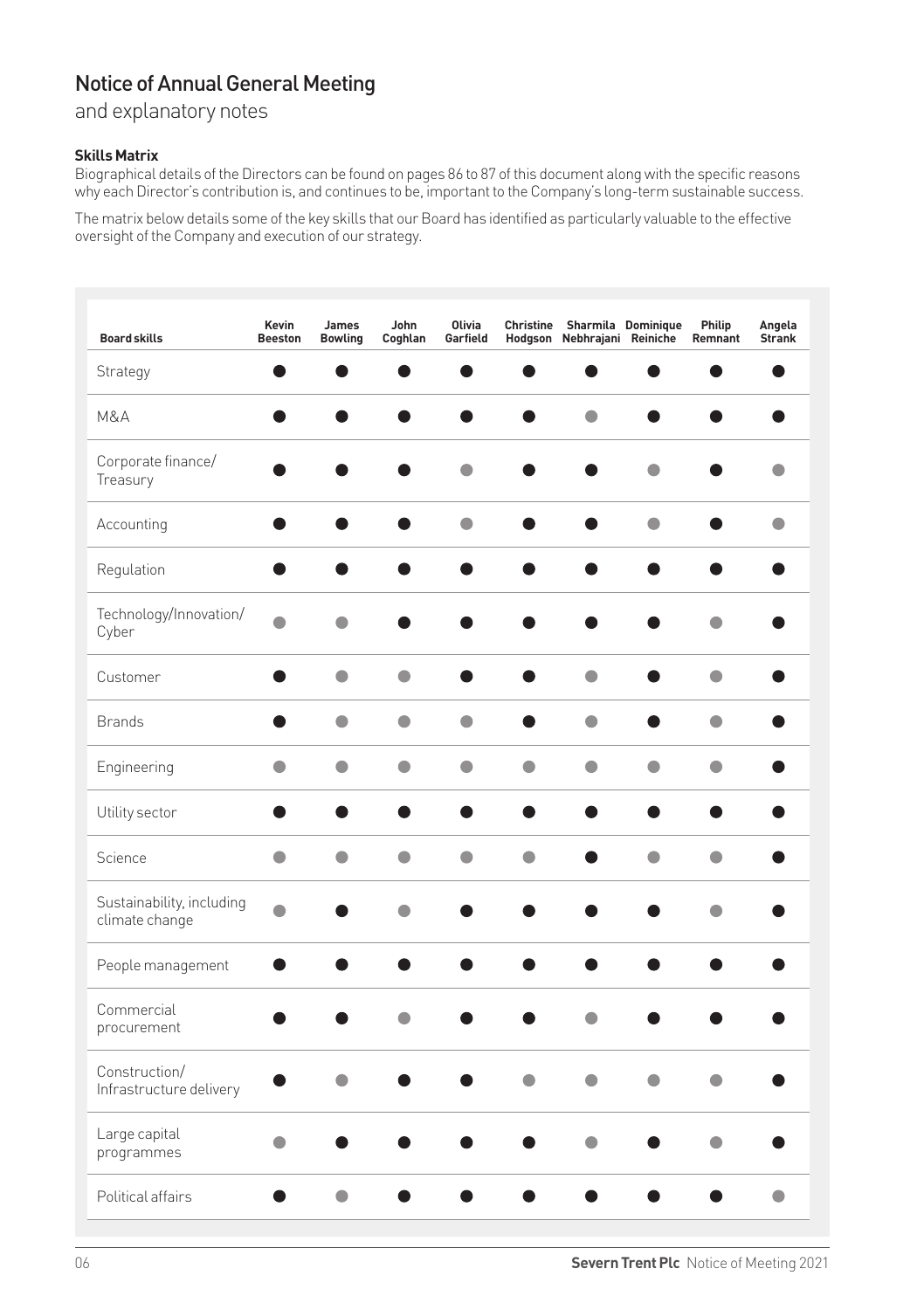#### **7. Reappointment of Kevin Beeston as a Director**



**Kevin Beeston**  Senior Independent Non-Executive Director

**Qualifications:** FCMA

#### **Appointment to the Board:**

As Independent Non-Executive Director on 1 June 2016, and as Senior Independent Non-Executive Director on 20 July 2016

#### **Committee membership:**

Audit, Nominations, Remuneration, Treasury

#### **Career experience:**

Kevin has a wealth of commercial, financial and high level management experience. Previously, Kevin spent 25 years at Serco Plc, where he held the roles of Finance Director, Chief Executive and finally Chairman until 2010. Kevin was previously Chairman of Domestic & General Limited, Partnerships in Care Limited and Equiniti Group Plc, and was a Non-Executive Director of IMI Plc and Marston Corporate Limited. Until February 2020, Kevin was Chairman of Taylor Wimpey Plc, where he had been on the Board since 2010.

#### **Current directorships/ business interests:**

Kevin is Non–Executive Director of the Football Association Premier League Limited and Non-Executive Chairman of Elysium Healthcare Limited.

#### **Specific contribution to the Company's long-term success:**

Kevin has a wealth of commercial, financial and high level management experience and is a fellow of the Chartered Institute of Management Accountants and was previously Finance Director at Serco Plc.

#### **8. Reappointment of James Bowling as a Director**



**James Bowling**  Chief Financial Officer

**Qualifications:** BA (Hons) Econ, ACA

**Appointment to the Board:** 1 April 2015

**Committee membership:** Executive Disclosure, Executive

#### **Career experience:**

James is a chartered accountant, who started his career with Touche Ross and brings significant financial management, M&A and business transformation expertise to the Board. Prior to joining Severn Trent, James was interim Chief Financial Officer of Shire Plc, where he had been since 2005, first as Head of Group Reporting and from 2008 as Group Financial Controller. Prior to joining Shire, James spent nine years at Ford Motor Company in various finance roles of increasing responsibility.

#### **Current directorships/ business interests:**

Director of Water Plus Limited – joint venture with United Utilities.

#### **Specific contribution to the Company's long-term success:**

James is a chartered accountant, who started his career with Touche Ross and brings significant financial management, M&A and business transformation expertise to the Board.

#### **9. Reappointment of John Coghlan as a Director**



**John Coghlan**  Independent Non-Executive Director

**Qualifications:** BCom, ACA

**Appointment to the Board:** 23 May 2014

**Committee membership:** Audit (Chair), Treasury (Chair), Nominations

#### **Career experience:**

John has a wealth of experience in financial and general management. He spent 11 years at Exel PLC as Chief Financial Officer and ultimately as Deputy Chief Executive Officer until retiring in 2006. Since then, he has been a Director of publicly quoted and private companies across several sectors.

#### **Current directorships/ business interests:**

John is Non-Executive Director of O.C.S. Group Limited and Non-Executive Director, Vice Chair and Senior Independent Director of Clarion Housing Group.

**Specific contribution to the Company's long-term success:**

John has a wealth of experience in financial and general management and is as a member of the Institute of Chartered Accountants in England and Wales.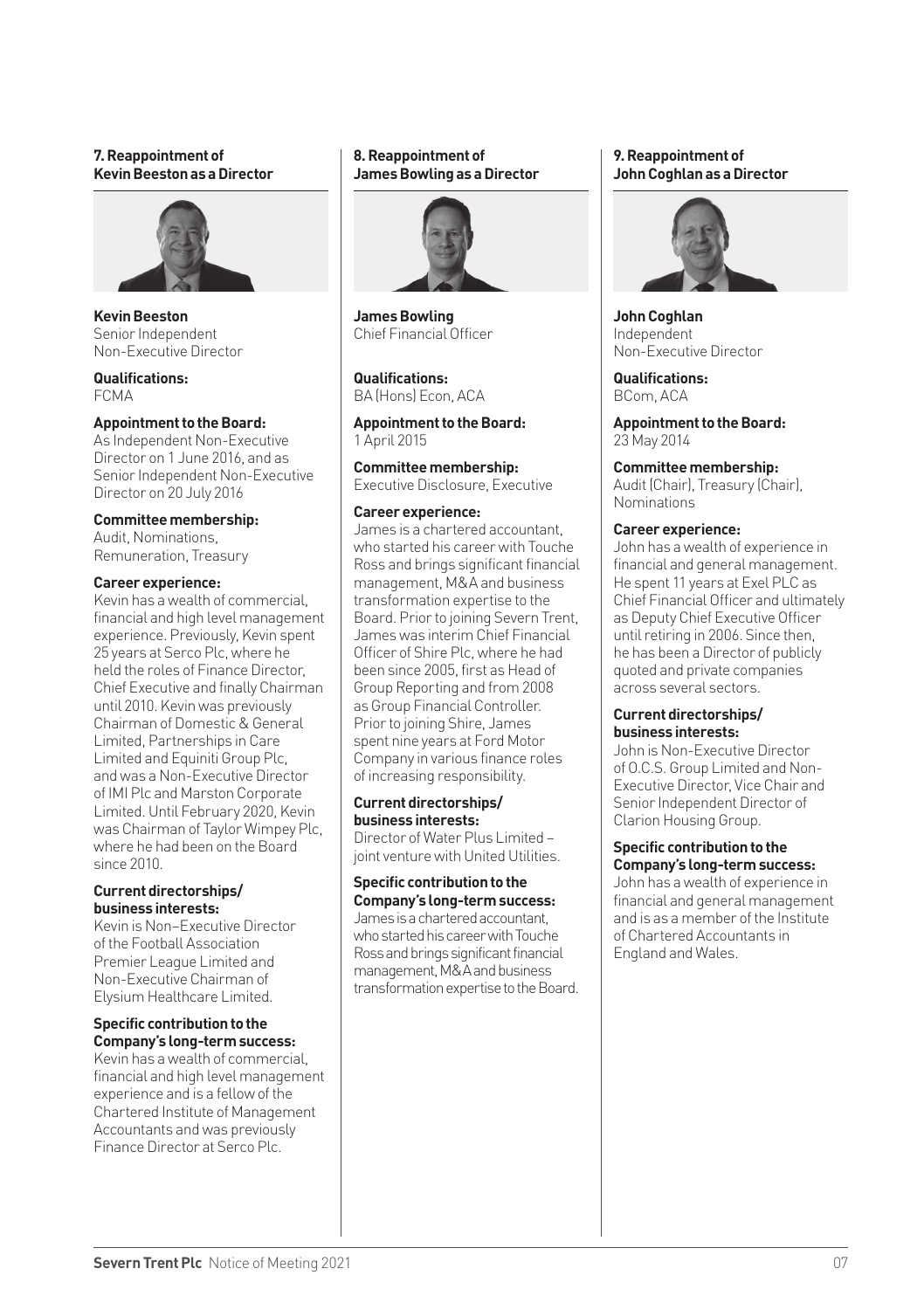and explanatory notes

#### **10. Reappointment of Olivia Garfield as a Director**



**Olivia Garfield, CBE**  Chief Executive

**Qualifications:** CBA, BA (Hone)

#### **Appointment to the Board**: 11 April 2014

**Committee membership:** Executive Disclosure, Executive

#### **Career experience:**

Olivia (Liv) brings to the Board a wealth of experience managing customer service delivery and complex infrastructure and organisations in a regulated environment. Before joining Severn Trent, Liv was Chief Executive Officer of Openreach, part of the BT Group, where she spearheaded and oversaw the commercial roll-out of fibre broadband to two-thirds of the country. She joined BT in 2002 and held the pivotal roles of Group Director of Strategy and Regulation, Managing Director Commercial and Brands, Global Services and UK Customer Services Director. From 1998 to 2002, Liv worked for Accenture as a consultant in the Communications and High Tech Market Unit, designing and implementing business change solutions across a number of industry sectors.

In October 2020, Liv was appointed Commander of the Order of the British Empire ('CBE') in the Queen's Birthday Honours for services to the water industry.

#### **Current directorships/ business interests:**

Liv is Non-Executive Director of Water UK, CEO of the Council for Sustainable Business and Member of the Takeover Panel and its Hearing Committees and Nomination Committee. Liv is also Director of Water Plus Limited our joint venture with United Utilities, member of the 30% Club, UK Investment Council and the Build Back Better Council.

#### **Specific contribution to the Company's long-term success:**

Liv brings to the Board a wealth of experience managing customer service delivery and complex infrastructure and organisations in a regulated environment.

#### **11. Reappointment of Christine Hodgson as a Director**



**Christine Hodgson, CBE** Chair

**Qualifications:** BSc (Hons), FCA

#### **Appointment to the Board:**

As Independent Non-Executive Director on 1 January 2020, and as Chair of the Board on 1 April 2020

**Committee membership:** Nominations (Chair), Corporate Sustainability, Remuneration

#### **Career experience:**

Christine brings extensive Board and governance experience to the Company as well as a deep understanding of business, finance and technology leadership. She is a committed advocate of the need for companies to serve all of their stakeholders effectively and deliver their social purpose. Until her appointment as Chair of the Severn Trent Board, she was the Executive Chair of Capgemini UK Plc, one of the world's largest technology and professional services groups.

Christine joined Capgemini in 1997 and built her career in a variety of roles including CFO for Capgemini UK Plc and for the Global Outsourcing business, CEO of Technology Services North West Europe and the Global Head of Corporate Social Responsibility.

Christine was previously an Independent Non-Executive Director of Ladbrokes Coral Group PLC until 2017. She is a fellow of the Institute of Chartered Accountants in England and Wales.

#### **Current directorships/ business interests:**

Christine is the Senior Independent Director of Standard Chartered Plc and is Chair of The Careers and Enterprise Company Limited, a Governmentbacked company established to help inspire and prepare young people for the world of work. Christine is also Senior Pro-Chancellor and Chair of Loughborough University Council and External Board Advisor to Spencer Stuart Management Consultants NV.

#### **Specific contribution to the Company's long-term success:**

Christine brings extensive Board and governance experience as well as a deep understanding of business, finance and technology leadership. She is a committed advocate of the need for companies to serve all of their stakeholders effectively and deliver their social purpose.

#### **12. Reappointment of Sharmila Nebrajani as a Director**



**Sharmila Nebhrajani, OBE** Independent Non-Executive Director

**Qualifications:**  MA (Hons), ACA

**Appointment to the Board:** 1 May 2020

#### **Committee membership:**

Audit, Corporate Sustainability, Nominations

#### **Career experience:**

Sharmila brings extensive Board and governance experience, gained in a variety of roles spanning the private sector, public sector and NGOs. She brings sectoral experience from a range of regulated sectors including medicine, bioethics, financial services and the media. She is Chairman of the National Institute of Health and Care Excellence (NICE), the organisation that assesses clinical and cost effectiveness of drugs, medical devices and interventions in health and social care.

Her previous executive roles include Chief Executive of the Association of Medical Research Charities and Chief Operating Officer at BBC Future Media & Technology, where she managed the business functions of bbc.co.uk, including the launch of iPlayer. Previous non-executive roles include Chairman of the Human Tissue Authority, Deputy Chairman of the Human Fertilisation and Embryology Authority and Non-Executive of the Pension Protection Fund.

Sharmila read Physiological Sciences (Medicine) at the University of Oxford. She is a chartered accountant and was awarded an OBE in 2014 for services to medical research.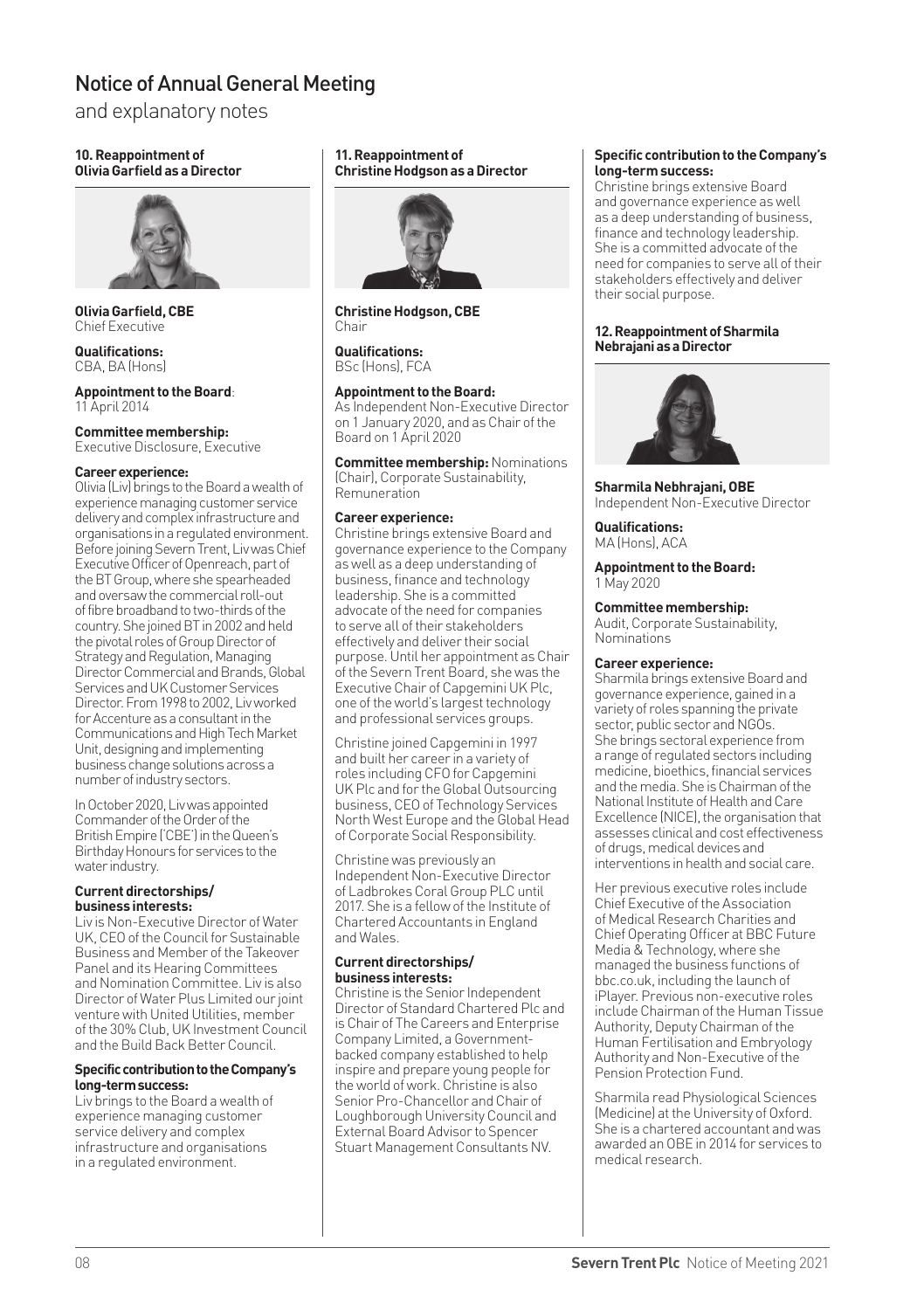#### **Current directorships/ business interests:**

Sharmila is Non-Executive Director of ITV Plc, Chairman of National Institute of Health and Care Excellence, Non-Executive Director of National Savings & Investments, Trustee Director of Lifesight Limited and Governor of the Health Foundation.

#### **Specific contribution to the Company's**

**long-term success:** Sharmila brings extensive Board and governance experience and experience from a range of regulated sectors. Sharmila is a chartered accountant and brings relevant and recent financial experience to the Company.

#### **13. Reappointment of Philip Remnant as a Director**



**The Hon. Philip Remnant, CBE** Independent Non-Executive Director

**Qualifications:** FCA, MA

**Appointment to the Board:** March 2014

#### **Committee membership:**

Remuneration (Chair), Audit, Nominations, Treasury

#### **Career experience:**

Philip is a senior investment banker and brings substantial advisory and regulatory experience to the Board. A chartered accountant, he now holds a number of non-executive roles. Previously, Philip was Vice Chairman of Credit Suisse First Boston Europe and Head of the UK Investment Banking Department. Philip was Director General of the Takeover Panel for two years between 2001 and 2003, and again in 2010. He served on the Board of Northern Rock Plc from 2008 to 2010 and from 2007 to 2012 was Chairman of the Shareholder Executive. Until 2020, Philip was Chairman of City of London Investment Trust Plc.

Philip has recent and relevant financial experience as a fellow of the Institute of Chartered Accountants in England and Wales.

#### **Current directorships/ business interests:**

Philip is the Senior Independent Director of Prudential Plc, Deputy Chairman of the Takeover Panel and Trustee of City of London Endowment Trust.

#### **Specific contribution to the Company's long-term success:**

Philip is a senior investment banker and brings substantial advisory and regulatory experience to the Board. Philip has recent and relevant financial experience as a fellow of the Institute of Chartered Accountants in England and Wales.

#### **14. Reappointment of Dame Angela Strank as a Director**



**Dame Angela Strank, DBE**  Independent Non-Executive Director

**Qualifications:** FRS, FREng, CEng, FIChemE, DSc, PhD

**Appointment to the Board:** 24 January 2014

#### **Committee membership:**

Corporate Sustainability (Chair), Nominations, Remuneration

#### **Career experience:**

Angela brings a wealth of strategic, technical and commercial experience to the Board. Until July 2020, Angela was BP's Chief Scientist and Head of Downstream Technology at BP Plc with responsibility for delivering the strategic business agenda through the development of differentiated technology advantage across the refining, fuels, lubricants and petrochemicals businesses, as well as shaping their transition to a lower carbon future. From joining BP in 1982, she held many senior and executive leadership roles around the world in business development, commercial, finance and technology, including in 2012, being Vice President and Head of the Chief Executive's Office.

In 2010, Angela was the winner of the UK First Woman's Award in Science and Technology, recognising pioneering UK women in business and industry. In 2017 she won the prestigious Energy Institute's Cadman Award for outstanding contribution to the oil and gas industry. Her track record and experience in strategy, operations, technology and transformational change are a complementary addition to the Board's skill set.

In June 2017, Angela was recognised in the Queen's Birthday Honours List with the title Dame Commander of the Most Excellent Order of the British Empire ('DBE') for services to the Oil and Gas Industry and encouraging women into STEM careers. She is an honorary professor at the University of Manchester and she has been awarded honorary degrees from Bradford and Royal Holloway London universities.

#### **Current directorships/ business interests:**

Angela is Non-Executive Director of Rolls Royce Holdings Plc, Non-Executive Director of SSE Plc and Non-Executive Director of Mondi Plc (effective 22 April 2021). Angela is also a member of the Royal Academy of Engineering Research Committee.

#### **Specific contribution to the Company's long-term success:**

Angela brings a wealth of strategic, technical, and commercial experience to the Board. Her track record and experience in strategy, operations, technology, and transformational change are a complementary addition to the Board's skill set.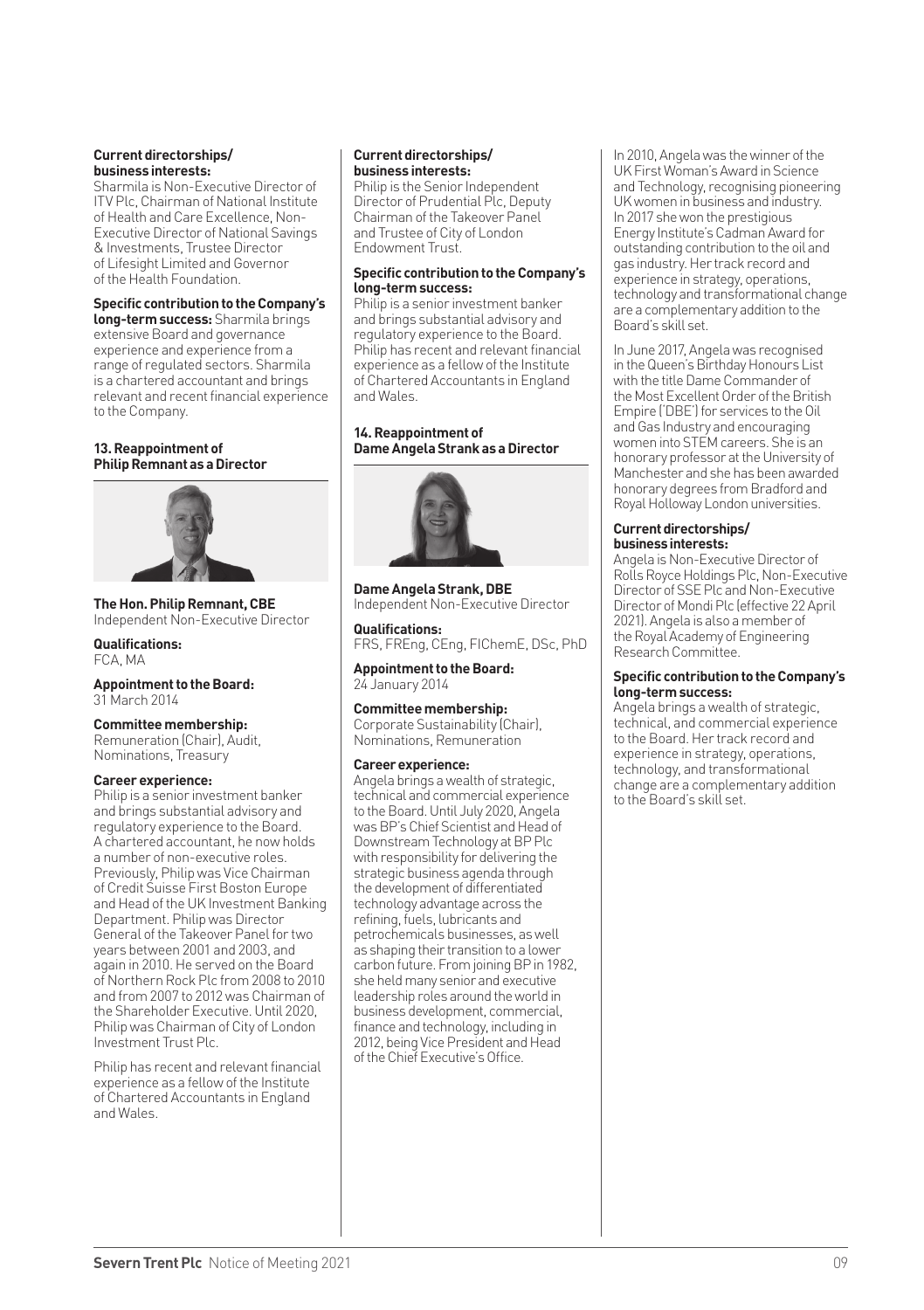and explanatory notes

#### **Auditor**

15. To reappoint Deloitte LLP as Auditor of the Company, to hold office until the conclusion of the next General Meeting at which accounts are laid before the Company. The Company is required to appoint the Auditor at each General Meeting at which accounts are laid before the Company, to hold office until the next such meeting. The Audit Committee formally tendered the external audit during the 2015/16 financial year which resulted in the recommendation to the Board that Deloitte LLP be reappointed as Auditor. The Board, on the unanimous recommendation of the Audit Committee, which has evaluated the effectiveness and independence of the Company's external auditor, is proposing the reappointment of Deloitte LLP as the Company's statutory Auditor, subject to approval by shareholders at the Annual General Meeting. Details of how the effectiveness and independence of the statutory Auditor are monitored and assessed can be found on pages 109 to 110 of the Annual Report.

#### 16. To authorise the Audit Committee of the Board to determine the remuneration of the Auditor.

The Directors may set the remuneration of the auditor if authorised to do so by the shareholders. This Resolution seeks authority for the Audit Committee of the Board, in accordance with standard practice, to set auditor remuneration for 2021/22.

Details of the remuneration paid to the Company's external auditor for 2020/21 can be found on page 110 of the 2021 Annual Report.

#### **Authority to make political donations and incur political expenditure**

17. To authorise, generally and unconditionally, the Company and all companies which are subsidiaries of the Company during the period when this Resolution 17 has effect, in accordance with sections 366 and 367 of the Companies Act 2006 (the '2006 Act') to:

- a) make political donations to political parties or independent election candidates not exceeding  $f50,000$  in total:
- b) make political donations to political organisations other than political parties not exceeding £50,000 in total; and
- c) incur political expenditure not exceeding £50,000 in total,

(as such terms are defined in the 2006 Act) during the period beginning with the date of the passing of this resolution and expiring at the next Annual General Meeting of the Company, or if earlier, close of business on 7 October 2022, provided that the authorised sums referred to in paragraphs a), b) and c) above, may be comprised of one or more amounts in different currencies which, for the purposes of calculating the said sums, shall be converted into pounds sterling at the exchange rate published in the London edition of the Financial Times on the date on which the relevant donation is made or expenditure incurred (or the first

#### business day thereafter) or, if earlier, on the day on which the Company enters into any contract or undertaking in relation to the same.

Severn Trent does not give any money for political purposes or make donations to political organisations or incur political expenditure as defined in the 2006 Act. However, the definitions of political donations and political expenditure used in the 2006 Act are very wide. Sponsorship, subscriptions, payment of expenses, paid leave for employees fulfilling public duties, and support for bodies representing the business community in policy review or reform, may fall within this.

The authority the Company is requesting is a precautionary measure to ensure that the Group does not inadvertently breach the 2006 Act. The Company has no intention either now or in the future of making any political donation or incurring any political expenditure in respect of any political party, political organisation or independent election candidate.

#### **Authority to allot shares**

18. In accordance with section 551 of the Companies Act 2006 (the '2006 Act'), the Directors be generally and unconditionally authorised to exercise all powers of the Company to allot shares in the Company and to grant rights to subscribe for or convert any security into shares in the Company:

- a) up to a nominal amount of £78,111,763 (such amount to be reduced by the nominal amount allotted or granted under paragraph b) below in excess of £78,111,763); and
- b) comprising equity securities (as defined in section 560(1) of the Act) up to a nominal amount of £156,223,526 (such amount to be reduced by the nominal amount allotted or granted under paragraph a) above) in connection with an offer by way of a rights issue to ordinary shareholders on the register of members of the Company at such record date(s) as the Directors may determine, in proportion (as nearly as may be practicable) to their existing holdings on such date and to holders of other equity securities as required by the rights of those securities, save that the Directors may impose any limits or restrictions and make any arrangements which they consider necessary or appropriate to deal with Treasury Shares, fractional entitlements, record dates, legal, regulatory or practical problems in, or under the laws of, any territory or any other matter,

such authorities to apply until the conclusion of the 2022 AGM (or, if earlier, until the close of business on 7 October 2022) save that during this period, the Company may make offers and enter into agreements during this period which would, or might, require shares to be allotted or rights to subscribe for or convert securities into shares to be granted after the authority ends and the Directors may allot shares or grant rights to subscribe for or convert securities into shares under any such offer or agreement as if the authority had not ended.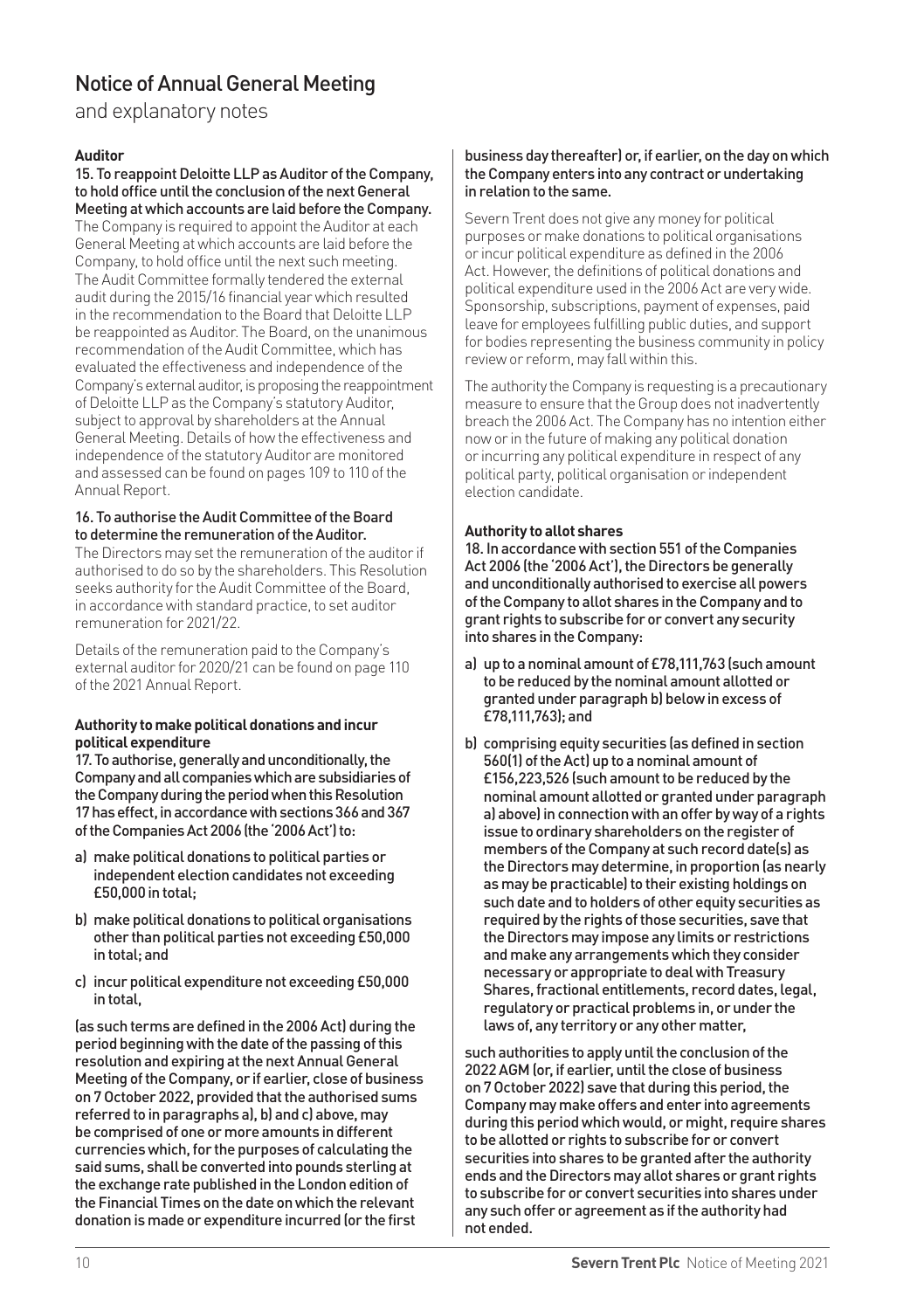If Resolution 18 is passed, paragraph (a) would give the Directors authority to allot shares in the capital of the Company up to a maximum nominal amount of £78,111,763 (less any shares issued under the authority in paragraph (b)), representing the Investment Association ('IA') guideline limit of approximately one third of the Company's issued Ordinary Share capital (excluding Treasury Shares) as at 18 May 2021, being the latest practicable date before the publication of the Notice.

In line with guidance issued by the IA, paragraph (b) would give the Directors authority to allot shares or grant rights to subscribe for or convert any securities into Ordinary Shares in connection with a rights issue in favour of ordinary shareholders up to an aggregate nominal amount of £156,223,526 (less any shares issued under the authority in paragraph (a)), representing the IA guideline limit of approximately two thirds of the Company's issued Ordinary Share capital (excluding Treasury Shares) as at 18 May 2021, being the latest practicable date before the publication of the Notice.

The authorities sought under paragraphs (a) and (b) of this Resolution will expire at the conclusion of the 2022 AGM (or, if earlier, the close of business on 7 October 2022). The Board considers it appropriate to maintain the flexibility this authority provides if they believe it would be appropriate to do so in respect of business opportunities that may arise consistent with the Company's strategic objectives. As at 18 May 2021, being the latest practicable date before the publication of the Notice, the Company holds 3,376,054 Ordinary Shares in treasury.

#### **Authority to disapply pre-emption rights**

19. That, subject to the passing of Resolution 18, the Directors be given power, in accordance with section 570 and section 573 of the Companies Act 2006 (the '2006 Act') to allot equity securities (as defined in the 2006 Act) for cash under the authority given by that resolution and to sell Treasury Shares for cash as if section 561 of the 2006 Act did not apply to any such allotment or sale, such authority to be limited:

- a) to the allotment of equity securities and sale of Treasury Shares in connection with an offer of, or invitation to apply for, equity securities (but in the case of the authority granted under paragraph (b) of Resolution 18, by way of a rights issue only):
	- i. to ordinary shareholders on the register of members of the Company at such record date(s) as the Directors may determine in proportion (as nearly as may be practicable) to their existing holdings; and
	- ii. to holders of other equity securities, as required by the rights of those securities, or as the Directors otherwise consider necessary save that the Directors may impose any limits or restrictions and make any arrangements which they consider necessary or appropriate to deal with Treasury Shares, fractional entitlements, record dates, legal, regulatory or practical problems in, or under the laws of, any territory or any other matter; and

b) in the case of the authority granted under paragraph (a) of Resolution 18 and/or in the case of any sale of Treasury Shares, to the allotment of equity securities or sale of Treasury Shares (otherwise than under paragraph a) of this resolution) up to a nominal amount of £11,716,763

such authority to apply until the conclusion the 2022 AGM (or, if earlier, until the close of business on 7 October 2022) save that during this period the Company may make offers, and enter into agreements, which would, or might, require equity securities to be allotted (and Treasury Shares to be sold) after the power ends and the Directors may allot equity securities (and sell Treasury Shares) under any such offer or agreement as if the power had not ended.

If the Company allots new equity securities or sells Treasury Shares for cash (other than in connection with an employee share scheme), it is required by the 2006 Act to first offer the securities to existing shareholders in proportion to their existing holdings (Known as preemption rights) but the Board may seek shareholder approval to disapply pre-emption rights or issue equity securities on a non-pre-emptive basis.

The effect of this resolution is to renew the authority given to the Board in previous years to allot equity securities (which for these purposes includes the sale of Treasury Shares) on a non-pre-emptive basis to ordinary shareholders by way of a rights issue, for example where legal or practical difficulties in jurisdictions outside the UK may prevent the allocation of shares on a pro rata basis. In line with the Pre-Emption Group Statement of Principles 2015 ('Statement of Principles') Resolution 19 would also grant the authority to allot a limited number of equity securities (equivalent to 5% of the issued ordinary share capital as at 18 May 2021 for cash without first offering them to existing shareholders.

The authority in this Resolution 19 would remain in force until the end of the AGM in 2022 or the close of business on 7 October 2022, whichever is the earlier.

Annual renewal of this authority is sought in accordance with best practice, and in line with the Statement of Principles. The Board wishes to ensure that the Company has maximum flexibility in managing the Group's capital resources and financing business opportunities as they arise. The Company does not intend to exercise the authority granted by this Resolution 19 to issue more than 7.5% of its issued ordinary share capital on a nonpre-emptive basis in any rolling three-year period, without prior consultation with shareholders.

20. That, subject to the passing of Resolution 18 the Directors be given power, in accordance with section 570 and section 573 of the Companies Act 2006 (the '2006 Act') and in addition to any authority granted under Resolution 19, to allot equity securities (as defined in the 2006 Act) for cash under the authority given by that resolution and to sell Treasury Shares for cash as if section 561 of the 2006 Act did not apply to any such allotment or sale, such authority to be: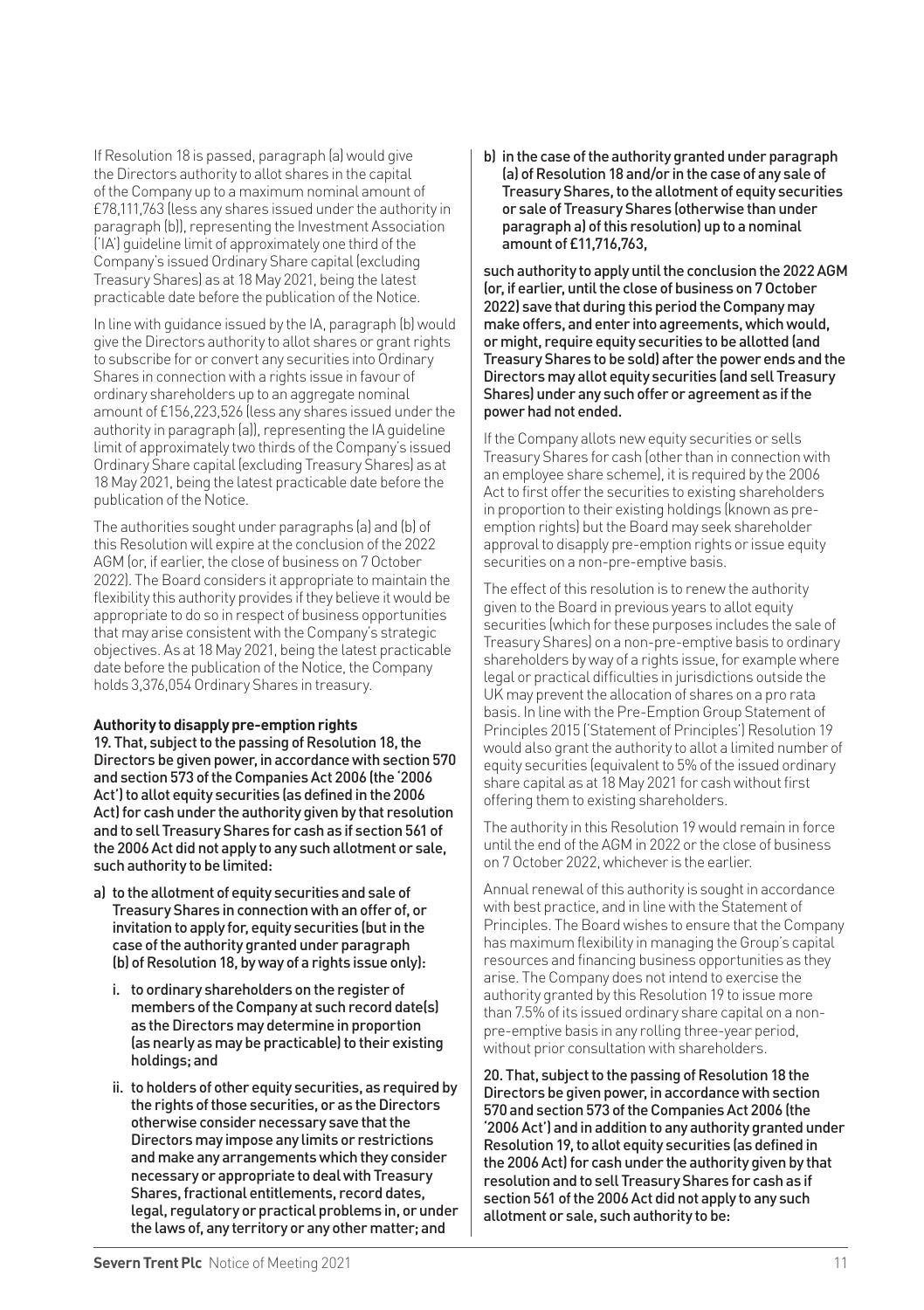and explanatory notes

- a) limited to the allotment of equity securities or sale of Treasury Shares up to a nominal amount of £11,716,764 (being approximately 5% of the issued share capital as at 18 May 2021, the date of this Notice); and
- b) used only for the purposes of financing (or refinancing, if the authority is to be used within six months after the original transaction) a transaction which the Directors determine to be an acquisition or other capital investment of a kind contemplated by the Statement of Principles on Disapplying Pre-Emption Rights most recently published by the Pre-Emption Group prior to the date of this Notice,

such authority to apply until the conclusion of the 2022 AGM (or, if earlier, until the close of business on 7 October 2022), save that during this period the Company may make offers, and enter into agreements, which would, or might, require equity securities to be allotted (and Treasury Shares to be sold) after the power ends and the Directors may allot equity securities (and sell Treasury Shares) under any such offer or agreement as if the power had not ended.

This resolution would give the Directors the authority to allot additional equity securities or sell Treasury Shares (up to approximately 5% of the current issued ordinary share capital as at 18 May 2021 for cash without first offering them to existing shareholders. Together with Resolution 19 (if passed) this would give the Company the authority to disapply pre-emption rights over 10% of its issued share capital, up to a nominal amount of £23,433,528 as at 18 May 2021.

The additional authority is being sought in line with the Statement of Principles, which permits a total authority covering 10% of the issued share capital provided that 5% of this is sought in a separate resolution and limited to use for acquisitions or capital investments.

The authority to allot an additional 5% of the current issued share capital as at 18 May 2021 requested in this Resolution 20 would be used only in connection with an acquisition or specified capital investment which is announced contemporaneously with the issue, or which has taken place in the preceding six-month period and is disclosed in the announcement of the issue.

If given, the authority in this Resolution 20 would remain in force until the AGM in 2022 or the close of business on 7 October 2022, whichever is the earlier. The Board considers that it is in the best interests of shareholders generally that the Company has maximum flexibility in managing the Group's capital resources and financing business opportunities as they arise.

#### **Authority to purchase own shares**

21. To authorise, generally and unconditionally, the Company to make market purchases (within the meaning of section 693(4) of the Companies Act 2006 (the '2006 Act')) of its Ordinary Shares, on such terms and in such manner as the Directors may from time to time determine provided that:

- i) the Company may not purchase more than 23,937,475 Ordinary Shares;
- ii) the Company may not pay less than  $97\frac{17}{19}$  pence for each Ordinary Share; and
- iii) the Company may not pay, in respect of each Ordinary Share, more than the higher of (a) 5% over the average of the middle market price of an Ordinary Share based on the London Stock Exchange Daily Official List, for the five business days immediately before the day on which the Company agrees to buy such Ordinary Share, and (b) the higher of the price of the last independent trade and the highest current independent bid for an Ordinary Share in the Company on the trading venues where the market purchases by the Company pursuant to the authority conferred by this Resolution 21 will be carried out,

and this authority shall expire at the conclusion of the next Annual General Meeting of the Company, or if earlier, close of business on 7 October 2022, save that the Company may make a contract, before this authority ends, to purchase Ordinary Shares where the purchase is or may be completed (fully or partly) after this authority ends and may purchase its Ordinary Shares pursuant to any such contract.

This resolution would enable the Company to buy back its own Ordinary Shares in the market. The Board considers it desirable to have the general authority to do this in order to provide maximum flexibility in the management of the Group's capital resources. However, the authority would only be used if the Board was satisfied at the time that to do so would be in the best interests of shareholders.

The authority would be restricted to a maximum of 23,937,475 Ordinary Shares. This is not more than 10% of the issued share capital as at 18 May 2021. Should the Board decide to purchase some of the Company's own shares, existing rights to subscribe for shares would represent a marginally increased proportion of the current issued share capital. Details are as follows:

- The total number of Ordinary Shares that may be issued on the exercise of outstanding options as at 18 May 2021 is 3,581,173, which represents approximately 1.50% of the issued share capital at that date. As at 18 May 2021 there were no warrants over Ordinary Shares outstanding.
- If the Company were to purchase shares up to the maximum permitted by this resolution, the proportion of Ordinary Shares subject to outstanding options would represent approximately 1.66% of the issued share capital.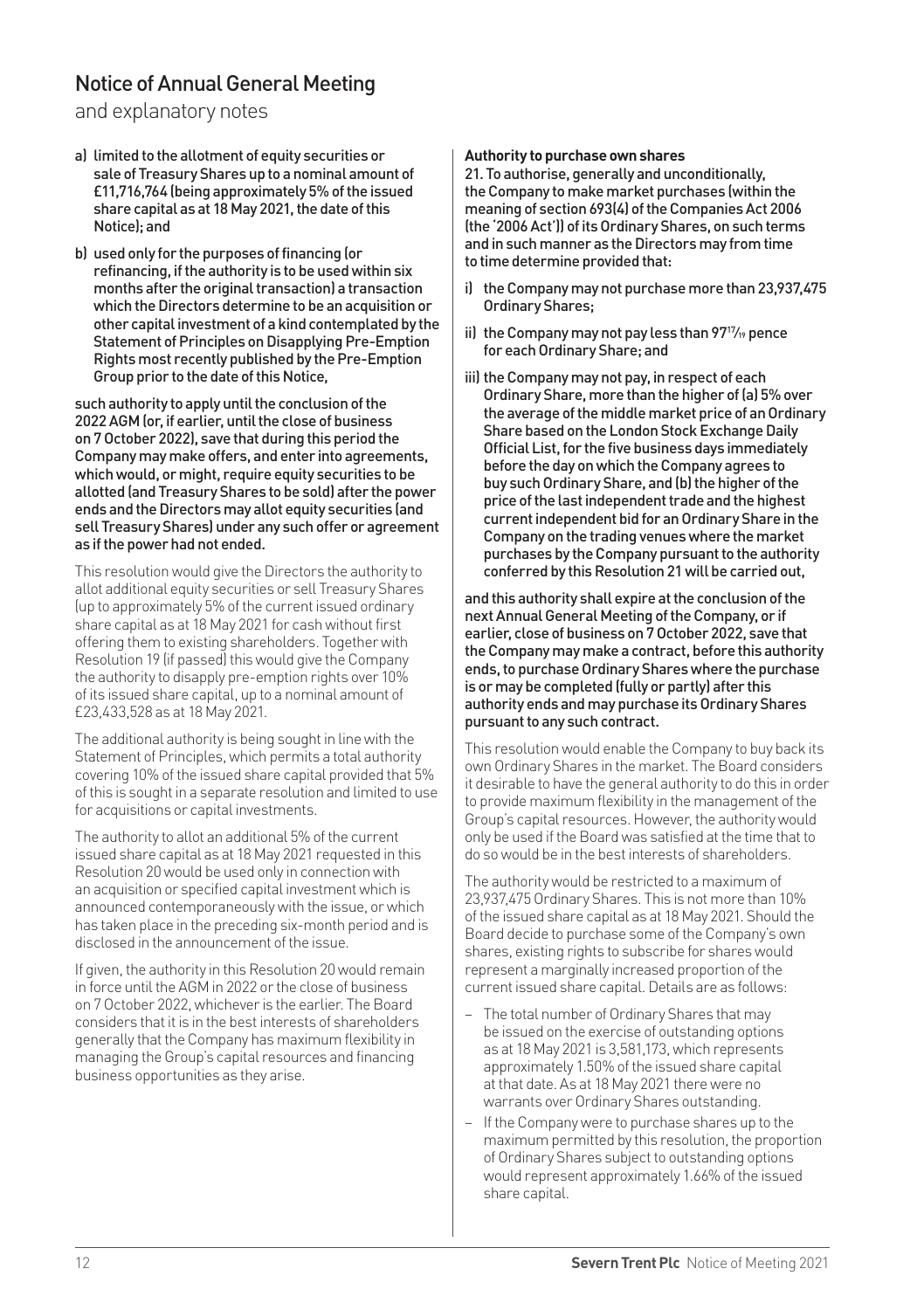Under the 2006 Act, the Company may hold any shares bought back into treasury, which may then either be sold for cash, transferred for the purposes of an employees' share scheme or cancelled. The Company therefore has the choice of either cancelling or holding in treasury any of its shares which it purchases. If the Company buys any of its shares under the authority given by this resolution, the Board will decide at the time of purchase whether to cancel them immediately or to hold them in treasury. In relation to Treasury Shares, the Board would also have regard to any investor guidelines in relation to the purchase of shares intended to be held in treasury or in relation to their holding or resale which may be in force at the time of any such purchase, holding or resale.

The authority will remain in force until the end of the AGM in 2022 or the close of business on 7 October 2022, whichever is earlier.

#### **General meetings**

#### 22. To authorise General Meetings of the Company, other than Annual General Meetings, to be called on not less than 14 clear days' notice.

The 2006 Act requires listed companies to call general meetings on at least 21 clear days' notice unless shareholders have approved the calling of general meetings at shorter notice. To retain flexibility, Severn Trent wishes to retain the option of calling general meetings, other than an AGM, on 14 clear days' notice. The effect of this resolution is to continue to give the Directors the power to call general meetings on a notice period of not less than 14 clear days.

The 14 day notice period would therefore only be used in circumstances where the flexibility needed is merited by the business of the meeting (for example, because the business of the meeting is time sensitive) and is thought to be to the advantage of shareholders as a whole. If this authority is used, the Company would then expect to explain, in its next Annual Report, the reasons for taking such action.

By order of the Board

BIONAL KANNEL

Bronagh Kennedy General Counsel and Company Secretary Severn Trent Plc Severn Trent Centre 2 St John's Street Coventry CV1 2LZ Registered in England and Wales Registration No. 2366619

18 May 2021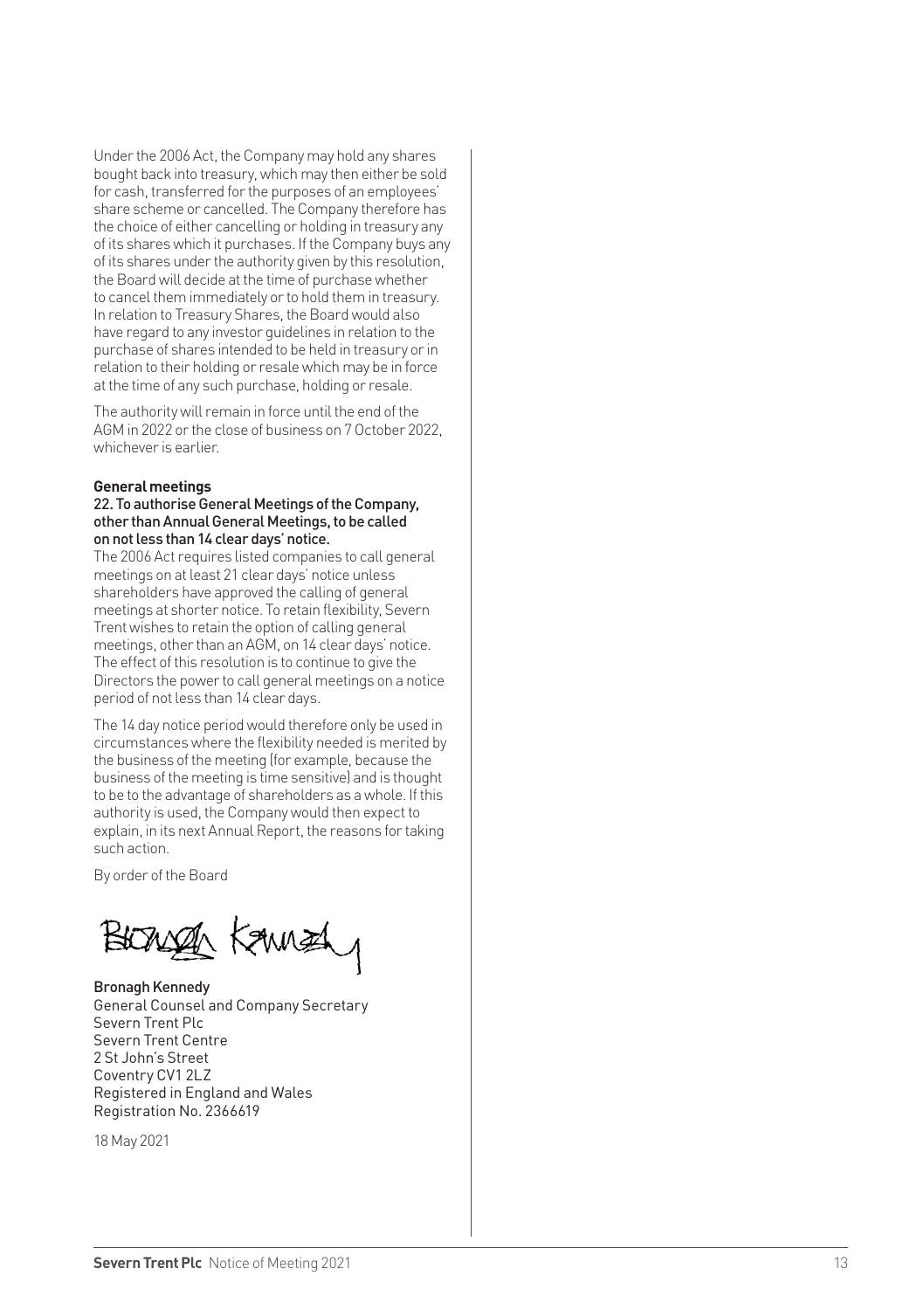# Appendix 1 LTIP rules

#### **Summary of LTIP**

The Remuneration Committee continues to believe that it is important to attract, motivate and retain employees of the appropriate calibre and to align their interests with those of shareholders in the Company through annual performance share awards. The Company's current long term incentive plan was approved by shareholders in 2014 and so would require replacement within the life of the Directors' Remuneration Policy being proposed to shareholders at the Company's 2021 Annual General Meeting. The Board therefore considers it appropriate to seek shareholder approval for a replacement long term incentive plan at the same time as the revised Policy.

The terms of the proposed replacement 2021 Long Term Incentive Plan (the 'LTIP') are summarised below.

#### **Adminictration**

Awards may be granted, and the LTIP will be administered, by the Board, or a duly authorised committee of the Board. The current intention is that the LTIP will be administered and awards granted by the Remuneration Committee (and this will be the case in respect of awards for Executive Directors, senior management and business leaders of the Company).

#### **Eligibility**

Awards may be granted to any of the employees of the Company or its subsidiaries, including the Executive Directors. Participation by the Executive Directors shall be in accordance with the terms of the Directors' Remuneration Policy as approved by shareholders from time to time.

#### Form of awards

Awards will take the form of a conditional right to receive ordinary shares in the Company which will be automatically transferred to the participant following vesting.

#### Timing of grant of awards

Awards may, save in exceptional circumstances, only be granted within a period of 42 days following the date of announcement by the Company of its interim or final results (or as soon as practicable thereafter if the Company is restricted from being able to grant awards during such period).

#### Individual limit

The maximum market value of the shares over which an award to any employee may be granted in any financial year shall not exceed an amount equal to 200 per cent. of the employee's gross annual basic salary as at the date of grant. Awards granted in exceptional circumstances, for example connection with the recruitment of an eligible employee to replace awards which the employee lost on leaving a former employer, will not count towards this limit.

#### Performance conditions

The Remuneration Committee will determine the performance conditions which will apply to awards and which will be measured over a period of not less than three years. There will be no provision for re-testing. Performance conditions for Executive Directors will be set in line with the Remuneration Policy, and will be set out in the annual report on Directors' Remuneration.

In determining the extent to which the performance conditions are met, the Remuneration Committee may override any formulaic outcome if it considers that this is necessary to take account of its broader assessment of the performance of the Company.

The Remuneration Committee may alter the performance conditions attaching to an award if events happen after the date of grant that cause the Remuneration Committee to consider that any element of the performance conditions is no longer a fair measure of the Company's performance, provided that the revised target is not considered to be materially less challenging than was intended in setting the original conditions. Should an award vest prior to the normal vesting date, the Remuneration Committee will assess performance using such information as it considers appropriate.

In exceptional circumstances, for example in connection with the recruitment of an eligible employee, the Remuneration Committee may determine that no, or a shorter, performance period may apply.

#### Vesting

Awards will vest following an assessment of the performance condition normally no earlier than the third anniversary of the date of grant. Where the normal grant date has been delayed as a result of the Company being restricted from making grants, the Remuneration Committee may deem the award to have been granted, for these purposes, on the normal grant date. Awards granted in exceptional circumstances, for example in connection with the recruitment of an eligible employee, may have a shorter vesting period.

If the Remuneration Committee so determines, an award may be satisfied in whole or in part by a cash payment as an alternative to the issue or transfer of shares.

#### Holding period

Awards to Executive Directors (and others at the discretion of the Remuneration Committee) will be subject to a holding period of two years following the vesting of an award during which a participant shall not be permitted to dispose of the shares acquired on vesting (other than to cover tax liabilities or in the event of a corporate action). Shares (or share certificates) will be deposited with a custodian in order to enforce this requirement.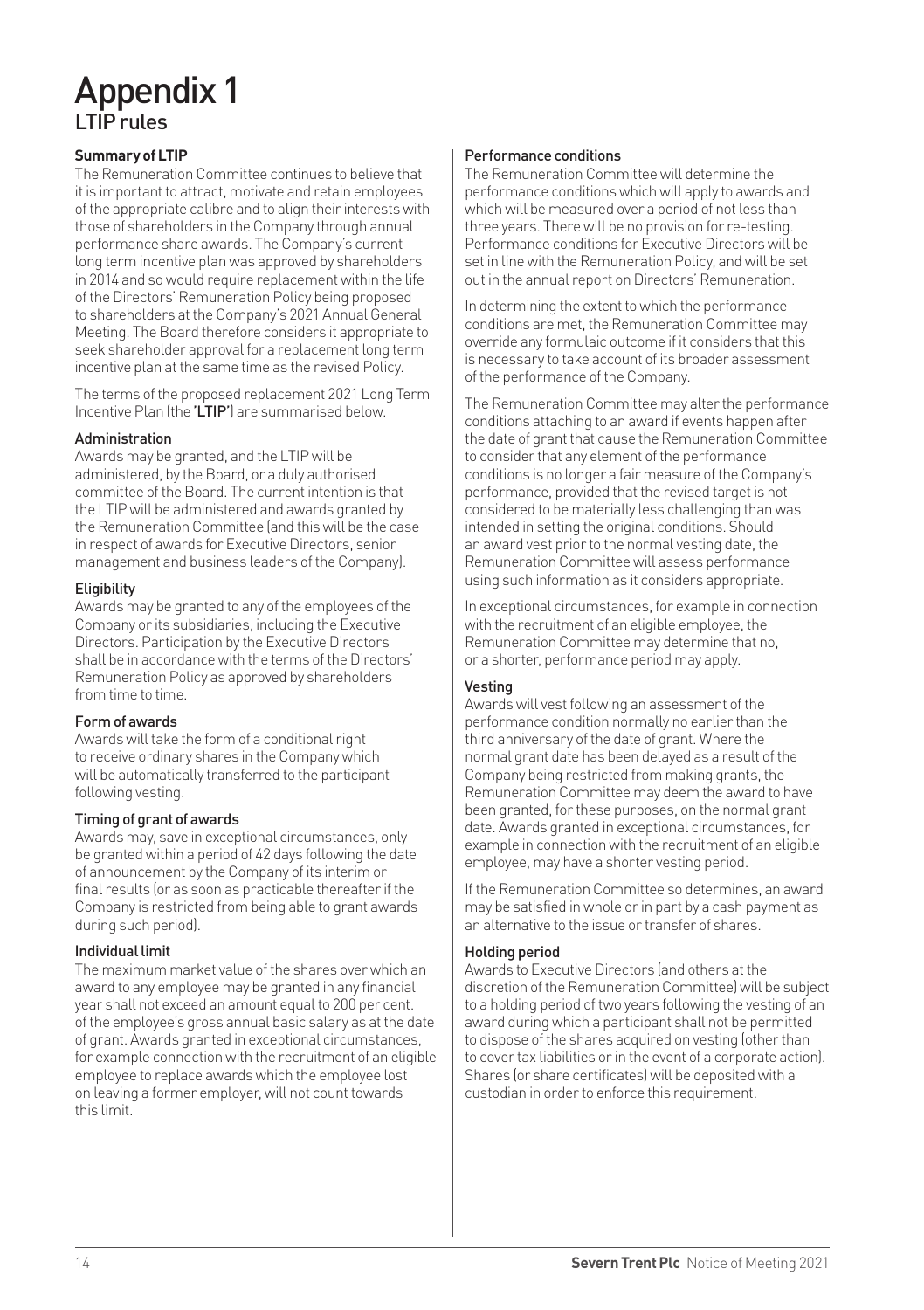#### Dividend equivalents

Participants may receive an additional payment (or shares of equivalent value) equal to the dividends which would have been paid during the vesting period on the number of shares that vest.

#### Leavers

An award will normally lapse where the participant ceases to hold office or employment with the Group. Awards will not lapse where the cessation of office or employment with the Group is due to injury, disability, redundancy, retirement, the transfer of the participant's employment in connection with a business sale, the company with which the participant holds office or employment ceasing to be a member of the Group, or any other reason if the Remuneration Committee so determines (a **'Good Leaver'**).

Where a participant ceases employment for a Good Leaver reason, the award will continue to be capable of vesting on its normal vesting date, provided that the Remuneration Committee may determine that the award will instead vest on or at any time following the date of cessation.

On the death of a participant, an award shall immediately vest.

#### Corporate actions

In the event of a change of control or resolution for the voluntary winding-up of the Company, awards will normally vest. In the event of a demerger of a substantial part of the Group's business, a special dividend or a similar event affecting the value of shares to a material extent, awards may be adjusted or the Remuneration Committee may allow awards to vest. Where the corporate action forms part of an internal re-organisation, unless the Remuneration Committee determines otherwise, an award shall not vest, and instead will be replaced with an award of equivalent value over shares in the new controlling company.

#### International transfers

If a participant is transferred to work in another country as a result of which the participant or a Group company will suffer a tax disadvantage or the participant will become subject to restrictions on his ability to receive or deal in shares the Remuneration Committee may determine that an award will vest prior to the date of such transfer.

#### Extent of vesting

Where, prior to the normal vesting date, a participant ceases employment (or gives or receives notice) for a Good Leaver reason or is subject to an international transfer, or there is a corporate action, the number of shares in respect of which an award may vest will, unless the Remuneration Committee determines otherwise, be pro-rated on the basis of the proportion of the performance period which has elapsed to the date of the relevant event.

#### Malus and Clawback

The Remuneration Committee may apply a reduction or clawback to an award where at any time before or within three years of vesting it determines that: (i) the financial results of the Company were misstated or an error was made in any calculation or in assessing performance, which resulted in the number of shares in respect of which the award was granted or vested being more than it should have been; or (ii) the participant has contributed to reputational damage to the Group, regulatory censure or a material loss (whether or not such loss leads to corporate failure).

The Remuneration Committee may also apply a reduction or clawback where it determines that, at any time prior to the vesting of an award the participant committed misconduct that justified, or could have justified, dismissal.

A clawback may be satisfied in a number of ways, including by reducing the amount of any future bonus, by reducing the vesting of any subsisting or future awards and/or by requiring the participant to make a cash payment or a transfer of shares to the Company.

Clawback provisions do not extend past the date of a takeover or similar corporate event.

#### Non-Transferable and Non-Pensionable

Awards are non-transferable, save to personal representatives following death, and do not form part of pensionable earnings.

#### Plan Limits

Shares to satisfy the vesting of awards may be newly issued, transferred from treasury or market purchased.

Awards capable of being satisfied by newly issued shares may not be granted where to do so would cause the number of shares which may be issued pursuant to outstanding awards or options granted within the previous 10 years under (i) any employees' share scheme, to exceed 10 per cent. of the Company's ordinary share capital in issue immediately prior to the proposed date of grant; or (ii) any discretionary employees' share scheme, when added to the number of shares issued for the purpose of any such awards and options, to exceed 5 per cent of the Company's ordinary share capital in issue immediately prior to the proposed date of grant.

These limits do not include rights to shares under awards which have been released, lansed or otherwise become incapable of exercise or vesting.

Treasury Shares will count as new issue shares for the purpose of these limits for so long as institutional investor bodies consider that they should be so counted.

#### Variation of capital

The number of shares subject to awards may be adjusted following any variation of share capital of the Company or a demerger of a substantial part of the Group's business, a special dividend or a similar event affecting the value of shares to a material extent.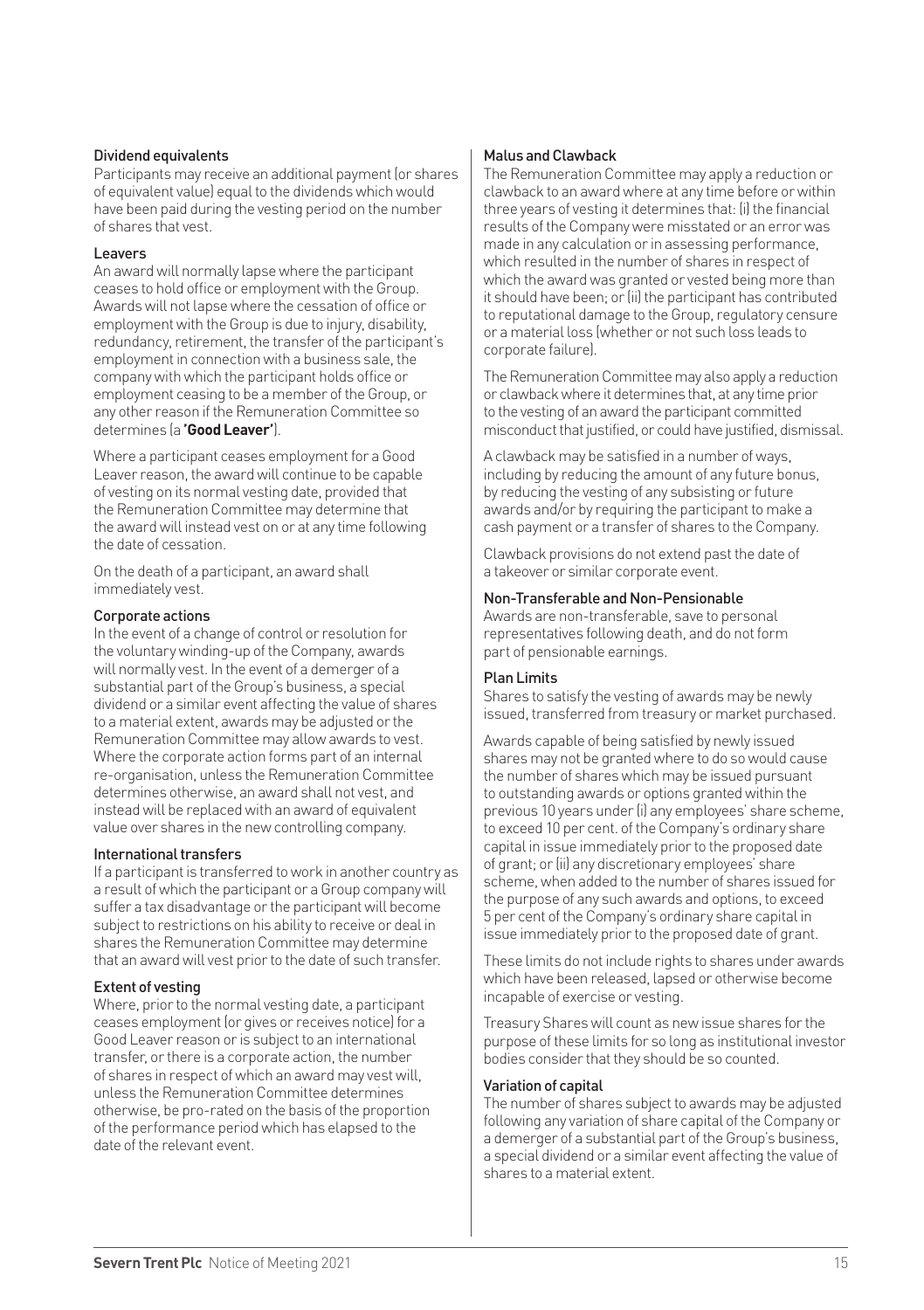LTIP rules

#### **Alterations**

The Board may amend the rules of the LTIP as it considers appropriate, subject to any relevant legislation, provided that no modification may be made which confers any additional advantage on participants relating to eligibility, plan limits, the basis of individual entitlement and the provisions for the adjustment of awards without prior shareholder approval, except in relation to amendments which are minor amendments to benefit the administration of the LTIP, to take account of a change in legislation, or to obtain or maintain favourable tax, exchange control or regulatory treatment for participants or the Company (or other Group companies).

#### Overseas plans

The LTIP contains provisions which permit the Board to establish further plans for the benefit of any overseas employees based on the LTIP but modified as necessary or desirable to take account of overseas tax, exchange control or securities laws. Any new shares issued under such plans would count towards the individual and overall plan limits outlined above.

#### Inspection

A copy of the LTIP rules will be available for inspection at the Annual General Meeting for 15 minutes before the start of the Meeting until its conclusion. A copy will also be available for inspection during normal business hours on any weekday (Saturdays, Sundays and public holidays excepted) and at the offices of Herbert Smith Freehills LLP (Exchange House, Primrose Street, London EC2A 2EG) up to the time of the Meeting.

# Appendix 1 and 1 General notes

#### COVID-19

Our 2021 Annual General Meeting is to be held on Thursday 8 July 2021 at 11.00am. In light of the COVID-19 pandemic, we have put in place arrangements to allow shareholders to observe the meeting by virtual means as an alternative to attending in person.

Shareholders and their proxies are strongly encouraged to submit their proxy vote (appointing the Chair of the meeting as proxy) in advance of the AGM so that their vote is counted and to view the AGM proceedings online on the day of the meeting, rather than attending in person this year. The health and safety of the Company's shareholders and employees and those involved in the running of the AGM is a key consideration for the Board. As such, in light of the ongoing COVID-19 pandemic, measures will be put in place to ensure the wellbeing of shareholders and others attending the AGM in person this year. This will include filling out a questionnaire regarding possible flu-like symptoms.

Please refer to the letter from the Chair of the Company for further details on the arrangements for the AGM this year.

#### **Entitlement to vote**

To have the right to attend and vote at the Meeting (and also for the purposes of calculating how many votes a person may cast) a person must have their name entered on the register of members of the Company at 6.30pm on 6 July 2021 (or, if the Meeting is adjourned, at 6.30pm on the day which is two days prior to the date fixed for the adjourned Meeting). Changes to entries on the register after this time will be disregarded in determining the rights of any person to attend or vote at the Meeting.

Persons who are not shareholders of the Company (or duly appointed proxies or corporate representatives) will not be admitted to the Meeting unless prior arrangements are made with the Company.

#### **Appointment of proxies**

A shareholder entitled to attend and to vote at the Meeting is entitled to appoint another person or persons (who need not be a shareholder of the Company) to attend the Meeting, and any adjournment thereof, to exercise all or any of his or her rights to attend, speak and vote at the Meeting. A shareholder can appoint more than one proxy in relation to the Meeting, provided that each proxy is appointed to exercise the rights attached to different shares held by him or her. Forms of Proxy should be deposited at the office of the Company's registrar, Equiniti, at Aspect House, Spencer Road, Lancing BN99 6DA not less than 48 hours before the time for holding the Meeting. Appointing a proxy does not preclude you from attending the Meeting and voting in person. Further details are set out in the notes to the Form of Proxy.

To change your proxy instructions you may return a new proxy appointment using the methods set out below. Where you have appointed a proxy using the hard copy Form of Proxy and would like to change the instructions using another hard copy Form of Proxy, please contact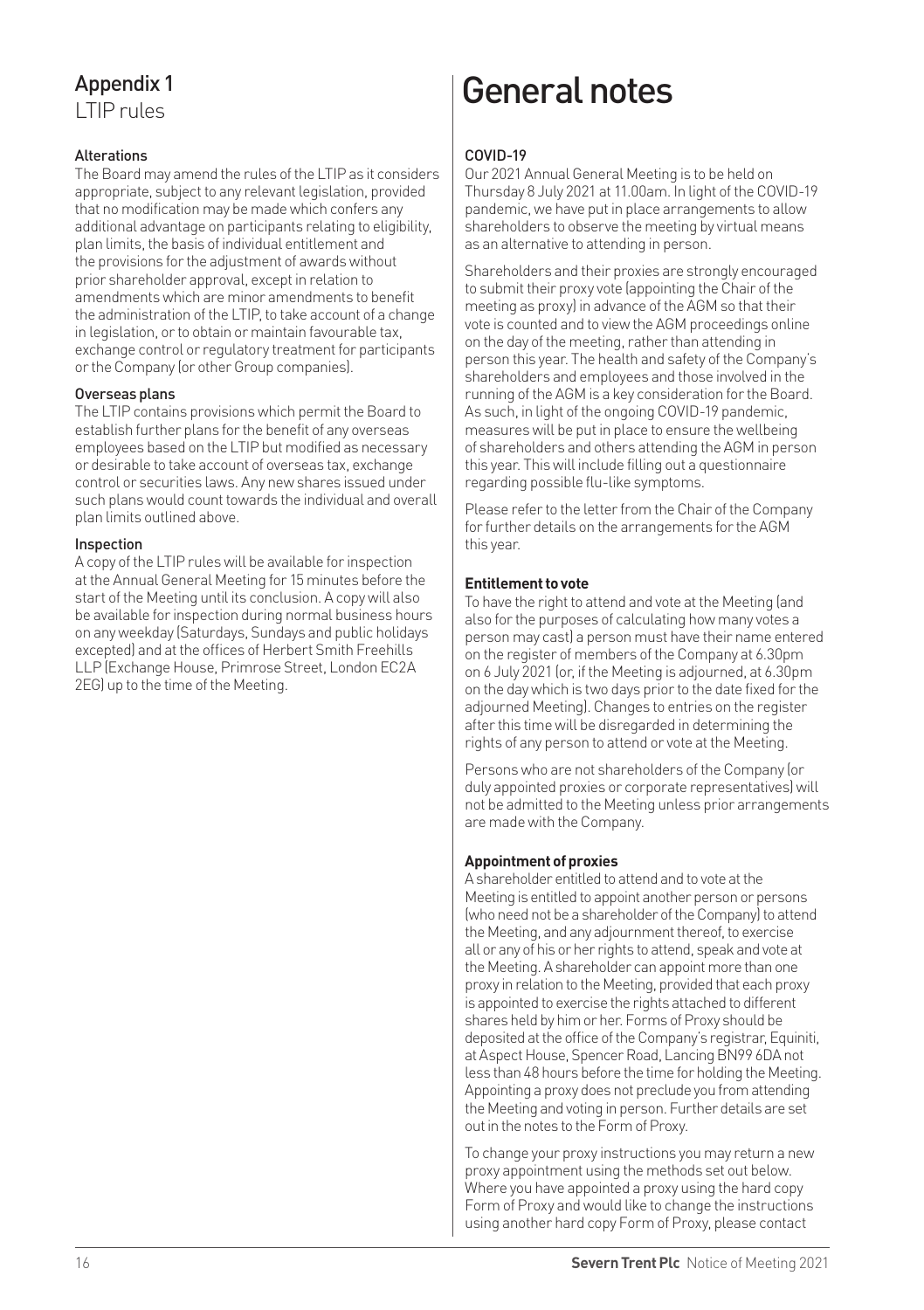the Company's registrar, Equiniti on 0371 384 2967 or +44 121 415 7044 if calling from outside the UK. Lines are open 8.30am to 5.30pm Monday to Friday, excluding public holidays in England and Wales. The deadline for receipt of proxy appointments (see above) also applies in relation to amended instructions. Any attempt to terminate or amend a proxy appointment received after the relevant deadline will be disregarded. Where two or more valid separate appointments of proxy are received in respect of the same share in respect of the same meeting, the one which is last sent shall be treated as replacing and revoking the other or others, save that where both paper and electronic proxy instructions are returned then, in the absence of other evidence, those received last by the Company's registrar, Equiniti, will take precedence.

#### **Electronic proxy voting**

Shareholders may register the appointment of a proxy online at www.sharevote.co.uk where full details of the procedure are given. The website is operated by the Company's registrar, Equiniti. Shareholders are advised to read the terms and conditions relating to the use of this facility before appointing a proxy. These terms and conditions may be viewed on the website. Any electronic communication sent by a shareholder that is found to contain a computer virus will not be accepted. Electronic communication facilities are available to all shareholders and those who use them will not be disadvantaged in any way.

#### **Electronic proxy appointment through CREST**

CREST members who wish to appoint a proxy or proxies through the CREST electronic proxy appointment service may do so for the Meeting and any adjournment(s) thereof by using the procedures described in the CREST Manual on the Euroclear website (www.euroclear.com). CREST Personal Members or other CREST sponsored members, and those CREST members who have appointed a voting service provider, should refer to their CREST sponsor or voting service provider, who will be able to take the appropriate action on their behalf.

In order for a proxy appointment made by means of CREST to be valid, the appropriate CREST message (a 'CREST Proxy Instruction') must be properly authenticated in accordance with Euroclear's specifications and must contain the information required for such instructions, as described in the CREST Manual.

All messages relating to the appointment of a proxy, or an instruction to a previously appointed proxy, which are to be transmitted through CREST, must be received by Equiniti (ID RA19) not later than 11.00am on 6 July 2021 or, if the Meeting is adjourned, 48 hours before the time for holding the adjourned Meeting. For this purpose, the time of receipt will be taken to be the time (as determined by the timestamp applied to the message by the CREST Applications Host) from which Equiniti is able to retrieve the message by enquiry to CREST in the manner prescribed by CREST.

It is the responsibility of the CREST member concerned to take such action as shall be necessary to ensure that a message is transmitted by means of the CREST system by any particular time. In this regard, CREST members and, where applicable, their CREST sponsors or voting service providers are referred, in particular, to those sections of the CREST Manual concerning practical limitations of the CREST system and timings. The Company may treat a CREST Proxy Instruction as invalid in the circumstances set out in Regulation 35(5)(a) of the Uncertificated Securities Regulations 2001.

#### **Employee share schemes**

An employee whose shares are held by the trustee of the Severn Trent Share Incentive Plan (the 'Trustee') is not entitled to attend the Meeting in respect of those shares. However, the employee can instruct the Trustee how to vote on his or her behalf on any resolution set out in the Notice. Forms of Direction will be sent to those employees concerned and should be returned to the address on the reverse of the form so as to be received not later than 11.00am on 5 July 2021. Employees may also instruct the Trustee how to vote via the www.sharevote.co.uk website.

#### **Shareholder questions**

The Company must cause to be answered at the Meeting any question relating to the business being dealt with at the Meeting which is put by a member attending the Meeting, except: (a) if to do so would interfere unduly with the preparation for the Meeting or involve the disclosure of confidential information; (b) if the answer has already been given on a website in the form of an answer to a question; or (c) if it is undesirable in the interests of the Company or the good order of the Meeting that the question be answered.

#### **Information rights**

A copy of the Notice has been sent for information only to persons who have been nominated by a shareholder to enjoy information rights under section 146 of the Companies Act 2006 ('2006 Act') (a 'Nominated Person'). The right to appoint a proxy cannot be exercised by a Nominated Person; it can only be exercised by the shareholder. However, a Nominated Person may have a right under an agreement between him or her and the shareholder by whom he or she was nominated to be appointed as a proxy for the Meeting or to have someone else so appointed. If a Nominated Person does not have such a right or does not wish to exercise it, he or she may have a right under such an agreement to give instructions to the shareholder as to the exercise of voting rights.

#### **Audit statements**

Shareholders satisfying the thresholds in section 527 of the 2006 Act can require the Company to publish a statement on its website setting out any matter relating to: a) the audit of the Company's accounts (including the Auditor's report and the conduct of the audit) that are to be laid before the Meeting; or b) any circumstances connected with the Auditor of the Company ceasing to hold office since the last Annual General Meeting,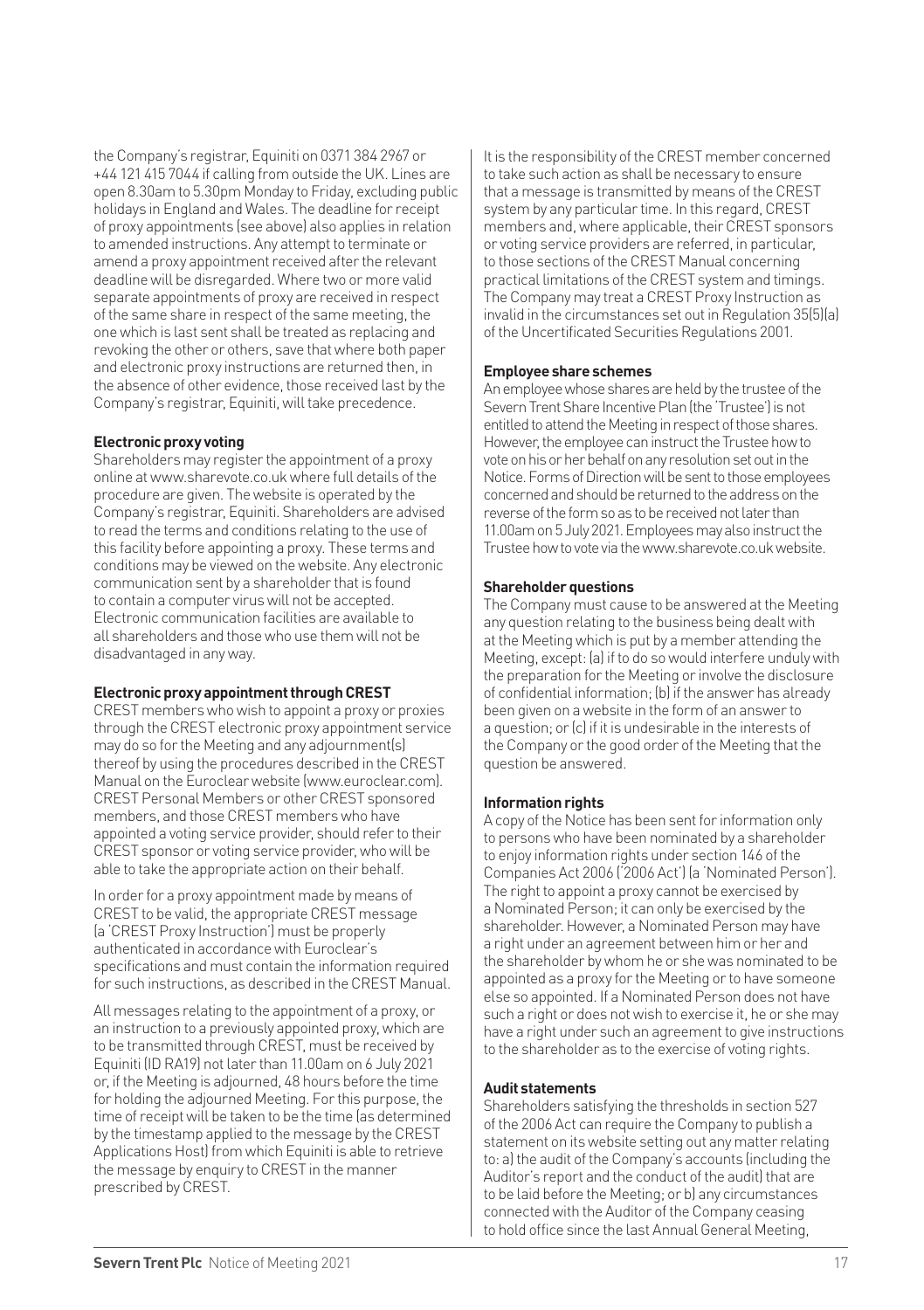### General notes continued

that the shareholders propose to raise at the Meeting. The Company cannot require the shareholders requesting the publication to pay its expenses. Any statement placed on the website must also be sent to the Company's Auditor no later than the time it makes its statement available on the website. The business which may be dealt with at the Meeting includes any statement that the Company has been required to publish on its website.

#### **Shareholder requisition rights**

Shareholders satisfying the threshold requirements in sections 338 and 338A of the 2006 Act, can require the Company: a) to give, to shareholders of the Company entitled to receive notice of the Meeting, notice of a resolution which those shareholders intend to move (and which may properly be moved) at the Meeting; and/or b) to include in the business to be dealt with at the Meeting any matter (other than a proposed resolution) which may properly be included in the business at the Meeting.

A resolution may properly be moved, or a matter properly included in the business unless: (a) (in the case of a resolution only) it would, if passed, be ineffective (whether by reason of any inconsistency with any enactment or the Company's constitution or otherwise); (b) it is defamatory of any person; or (c) it is frivolous or vexatious. A request made pursuant to this right may be in hard copy or electronic form, must identify the resolution of which notice is to be given or the matter to be included in the business, must be authenticated by the person(s) making it and must be received by the Company not later than six clear weeks before the date of the Meeting, and (in the case of a matter to be included in the business only) must be accompanied by a statement setting out the grounds for the request.

#### **Corporate representatives**

A shareholder of the Company which is a corporation may authorise a person or persons to act as its representative(s) at the Meeting. In accordance with the provisions of the 2006 Act, each such representative may exercise (on behalf of the corporation) the same powers as the corporation could exercise if it were an individual shareholder of the Company, provided that they do not do so in relation to the same shares. It is no longer necessary to nominate a designated corporate representative.

#### **Electronic communication service**

Shareholders are reminded that they may receive shareholder communications from the Company electronically. The electronic communication service offers the following benefits:

- the Company's full Annual Report and Accounts can be viewed on the day they are published;
- your votes on resolutions to be proposed at General Meetings of the Company can be cast electronically;
- important shareholder communications may be received electronically; and

– you can see details of your individual shareholdings quickly and securely online.

If you wish to take advantage of this service you may register your request with the Company's registrar, Equiniti, on their website at www.shareview.co.uk.

A shareholder may not use any electronic address provided in this Notice to communicate with the Company for any purposes other than those expressly stated.

#### **Total voting rights**

As at 18 May 2021, being the latest practicable date before the publication of this Notice, the Company's issued and voting share capital consisted of 242,750,812 Ordinary Shares of 9717⁄19 pence, each carrying one vote each. The Company currently holds 3,376,054 Ordinary Shares in treasury. Therefore, the total number of voting rights in the Company is 239,374,758.

#### **Website**

The contents of this Notice, details of the total number of shares in respect of which shareholders are entitled to exercise voting rights at the Meeting, the total voting rights that shareholders are entitled to exercise at the Meeting and, if applicable, any shareholders' statements, shareholders' resolutions or shareholders' matters of business received by the Company after the date of this Notice will be available on the Company's website, www.severntrent.com

#### **Inspection of documents**

The following documents are available for inspection during normal business hours at the registered office of the Company on any weekday (Saturdays, Sundays and public holidays excepted) from the date of this Notice until and including the day of the Meeting and may be inspected at the Severn Trent Academy, Hawksley Park, St. Martins Road, Finham, Coventry, CV3 6PR from 10.00am on the day of the Meeting: Copies of the Executive Directors' service contracts with the Company; copies of the Non-Executive Directors' letters of appointment; copy of the Company's Articles of Association; copy of the Long Term Incentive Plan rules.

A copy of the draft form rules of the Severn Trent Plc Long Term Incentive Plan, as they are proposed to be amended will also be available for inspection at the offices of Herbert Smith Freehills LLP, Exchange House, Primrose Street, London, EC2A 2EG during normal business hours on any weekday (Saturdays, Sundays and public holidays excepted) from the date of this Notice until the close of the Meeting.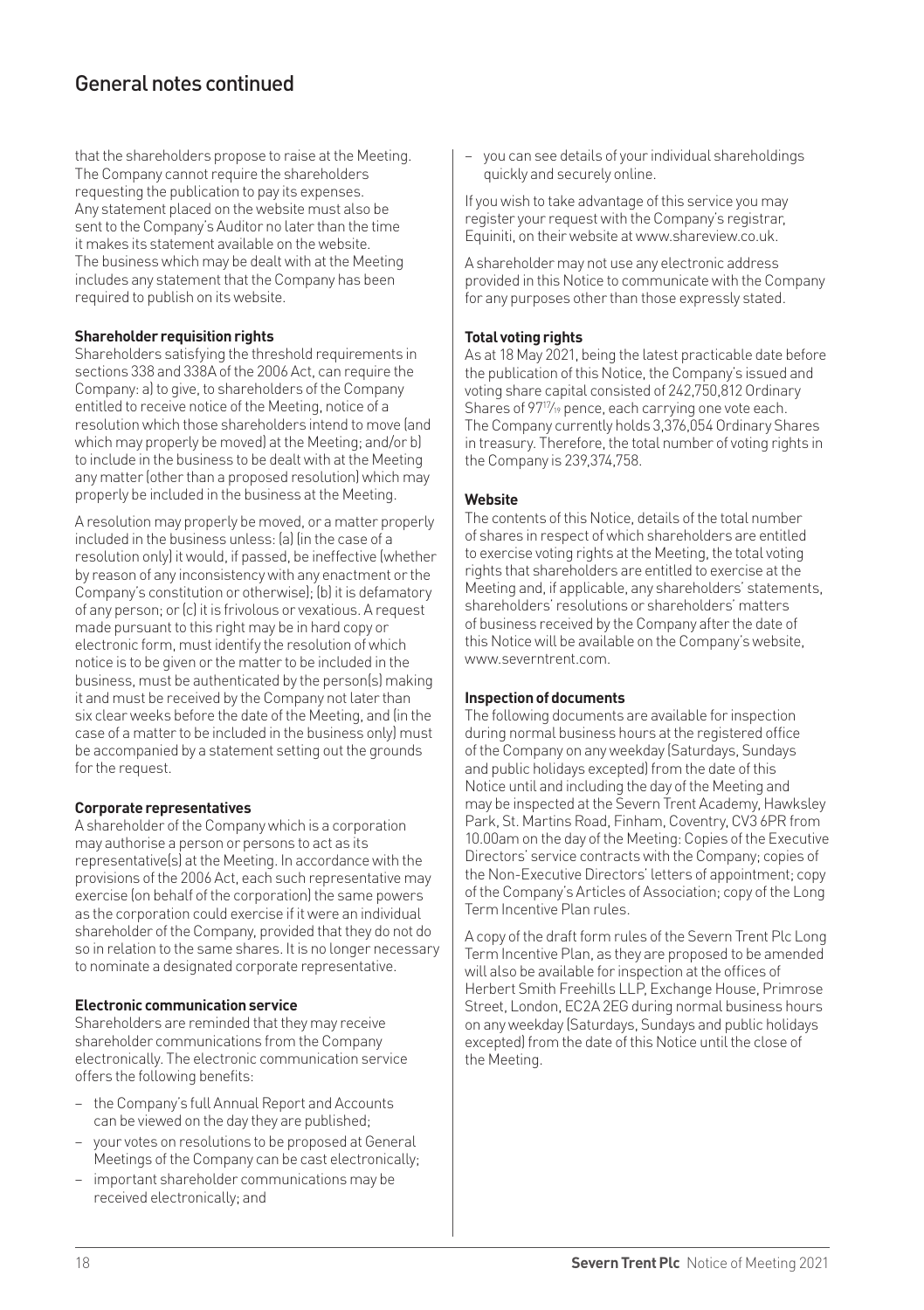# Online AGM User Guide

#### **Electronic Meeting**

For the 2021 AGM, Severn Trent will be enabling shareholders to follow the meeting electronically, should they wish to do so. This can be done by accessing the AGM website, https://web.lumiagm.com

Shareholders intending to view the meeting electronically are reminded that they should submit their proxy vote (appointing the chair of the meeting as proxy) in advance of the AGM so that their vote is counted as online voting will not be available on the day of the meeting. Please refer to the letter from the Chair for further information about the arrangements for the 2021 AGM.

#### **Accessing the AGM Website**

Lumi AGM can be accessed online using most wellknown internet browsers such as Edge, Chrome, Firefox and Safari on a PC, laptop or internet-enabled device such as a tablet or smartphone. If you wish to access the AGM using this method, please go to https://web.lumiagm.com on the day.

#### **Logging In**

On accessing the AGM website, you will be asked to enter a Meeting ID which is **194-847-817**

You will then be prompted to enter your unique Shareholder Registration Number and PIN which is the first two and last two digits of your SRN. These can be found printed on your form of proxy. Access to the meeting via the website will be available from 10.00am on Thursday, 8 July 2021.

#### **Broadcast**

The meeting will be broadcast with presentation slides. Once logged in, and at the commencement of the meeting, you will be able to listen to the proceedings of the meeting on your device, as well as being able to see the slides of the meeting which will include the resolutions to be put forward to the meeting, these slides will progress automatically as the meeting progresses.

#### **Questions**

Shareholders attending electronically may ask questions via the website by typing and submitting their question in writing – Select the messaging icon from within the navigation bar and type your question at the bottom of the screen, once finished, press the 'send' icon to the right of the message box the submit your question.

#### **Requirements**

An active internet connection is required at all times in order to follow the meeting, submit questions and listen to the presentation. It is the user's responsibility to ensure you remain connected for the duration of the meeting.

#### **Duly appointed proxies and corporate representatives**

Please contact the Company's registrar, Equiniti, before 11.00am on Wednesday, 7 July 2021 on 0371 384 2967 or +44(0) 121 415 7044 if you are calling from outside the UK for your SRN and PIN.

Lines are open 8.30am to 5.30pm Monday to Friday (excluding public holidays in England and Wales).